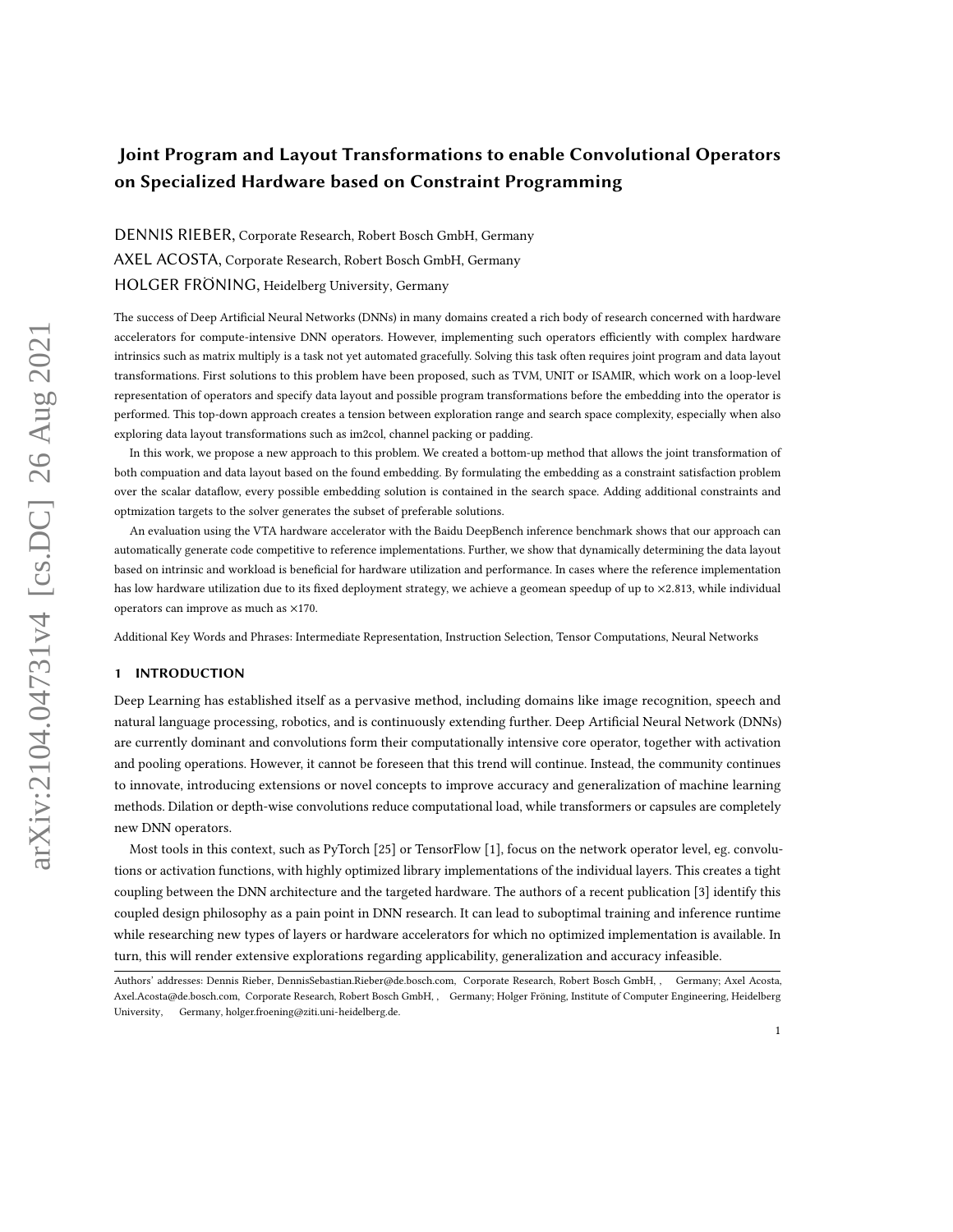When targeting general-purpose hardware, such as GPUs and CPUs, automatic tuning tools like AutoTVM [\[9\]](#page-22-2), Ansor [\[38\]](#page-24-0), Telamon [\[4\]](#page-22-3) or Chameleon [\[2\]](#page-22-4) can help finding well-performing implementations automatically. However, resource-constrained settings prompt the need for specialized hardware due to the computational demand of most DNNs. For specialized hardware, among others, tooling is required to automate the mapping step from abstract problem descriptions, e.g. using computational graphs, to the ISA of the underlying hardware intrinsic. This step is non-trivial as it requires program and data layout transformation to match hardware instrinsics with complex dataflows and hundreds or thousands of parallel and sequential operations over multidimensional input and output arrays.

To improve the programming of specialized hardware, tools like TVM [\[8\]](#page-22-5), ISAMIR [\[30\]](#page-23-1), UNIT[\[35\]](#page-24-1) or LIFT [\[21,](#page-23-2) [31\]](#page-23-3) offer semi- or fully-automated approaches to embed instructions at the loop level. They are enabled by structured program transformations. Abstracting at loop level is attractive, since it allows a very concise representation of DNN workloads with billions of individual operations. Embedding instructions at this level requires pattern matching of loops and access functions in the workload against an instruction. If an embedding is not possible, program transformations create different implementation candidates, each performing an equivalent computation. Then the embedding is attempted on the new candidates. The complexity of this top-down approach was studied by Rieber and Fröning [\[27\]](#page-23-4), motivating research on novel methods for embeddings. One drawback is the loop-level abstraction itself, which introduces implicit implementation decisions like loop structure or access function notation into the embedding process.

Matching program structure and hardware instrinsic alone is often not enough. The data layout feeding the hardware instric is also crucial. A simple example is a matrix multiplication with a transposed operand that should be implemented with a GEMM instruction. The matching algorithm needs to either detect the transposed operand based on the access function and perform the transposition after the embedding, or perform a transpose as part of a search strategy and then attempt the matching. The matching based on TVM's abstract syntex tree (AST), for example, would fail without a prior transpose.

Transformation selection and ordering introduce additional challenges to the embedding problem, since it is not always possible to directly detect a specific sequence of transformations that leads to an embedding. Ultimately, this can lead to a non-deterministic search process where many different implementation candidates need to be generated. Additional transformations increase the complexity further, with diminishing returns on the number solutions. Strategies to handle this complexity include performing transformations in a static order, restricting the set of possible transformations or even specifying a full template for each operator. Relying on explicit program rewrite strategies also hinders the exploration of possible solutions, since a whole subclass of implementations could be hidden behind an unavailable transformation.

This work presents a bottom-up approach based on Data-Flow Graphs (DFG), that by design contains all possible embeddings of an instrinsic into a workload. From this exhaustive space, the subspace of legal solutions for a specific intrinsic is described using constraints. After finding the desired embedding, the program and data layout for the targeted accelerator can be generated together. Specifically, we present:

- A method of describing the search space of the embedding problem as a Constraint Satisfaction Problem (CSP) on the level of individual scalar operations, instead of loops. This removes many implicit implementation decisions from the representation, such as loop and data layout.
- A method to describe and search for desired solutions in this search space, using Constraint Programming (CP). This allows control over the solution space without changing the underlying problem formulation. This is paired with a rule-based method to connect data-flow embeddings to joint program and data layout transformation.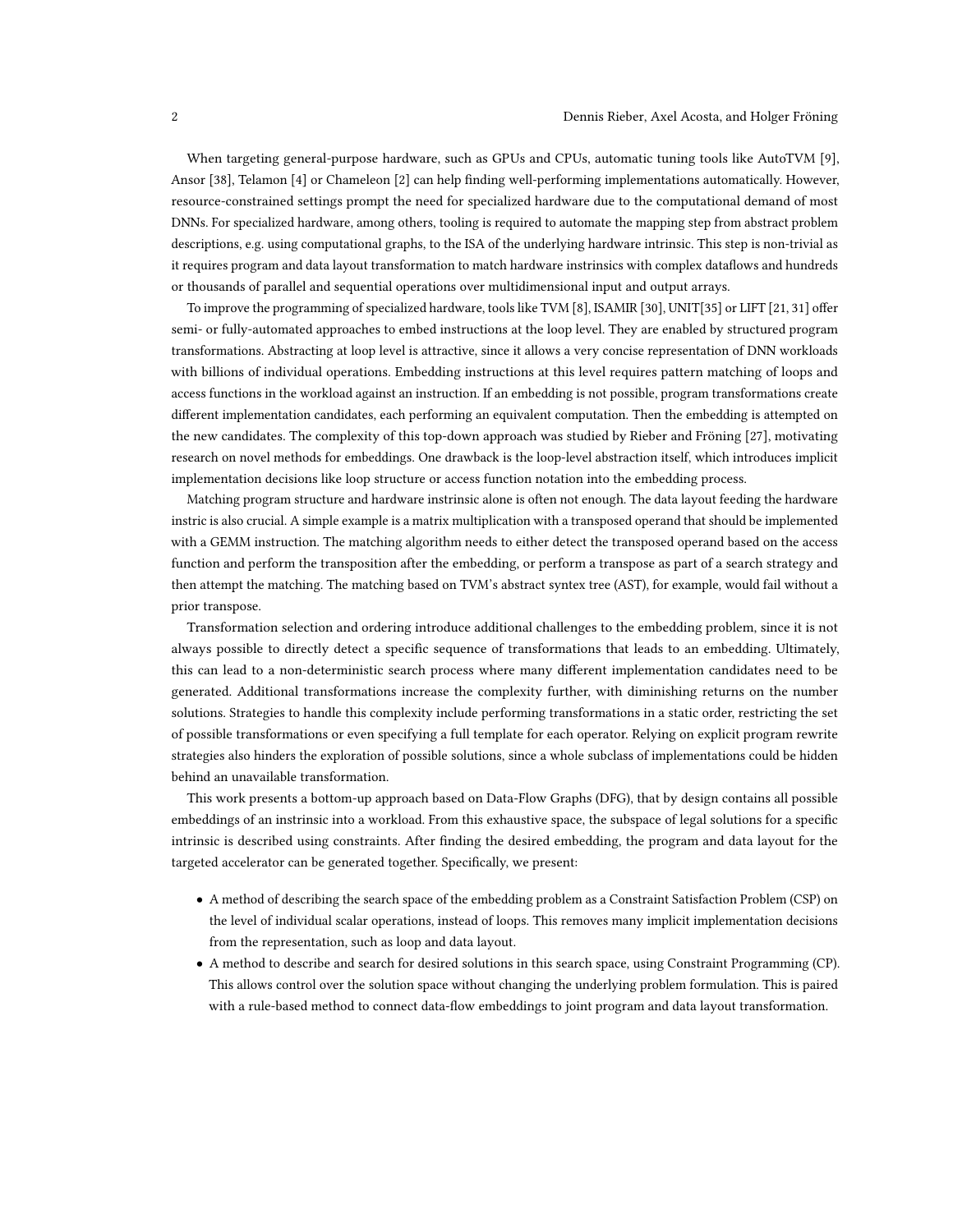#### Table 1. Comparing a selection of DNN compilation tools for hardware acceleration.

<span id="page-2-2"></span>

|                  |                |                     | Data Layout      |              |                |
|------------------|----------------|---------------------|------------------|--------------|----------------|
| Name             | Workloads      | IR                  | <b>Transform</b> | Embedding    | Optimization   |
| TVM $[8]$        | CNN, MLP, LSTM | Loops               | ×                | $\times$     | AutoTVM [9]    |
| DORY [5]         | CNN, MLP       | Loops + Caches      | ×                | ×            | СP             |
| ISAMIR $[30]$    | CNN, MLP, LSTM | Loops + Registers   | transpose        | $\checkmark$ | static         |
| <b>UNIT</b> [35] | CNN, MLP       | $Loops + Registers$ | $\times$         |              | AutoTVM        |
| Lift $[21, 31]$  | CNN, MLP       | Functional Lang.    | $\times$         |              | auto tuning    |
| This Work        | <b>CNN</b>     | Polyhedral + DFG    | rule-based       |              | $CP + AutoTVM$ |

- An evaluation of our method using VTA, a programmable architecture template that is designed for Deep Learning (DL) applications and programmed with TVM. We demonstrate that our approach can generate implementations competitive to the TVM reference and how a dynamic data layout affects the overall performance.
- The automatic generation of novel 2D convolution implementations for different versions of the VTA accelerator, with trade-offs among operator performance, memory footprint and tensor transformation efficiency.

In this work we focus on the generating code and data layout for the buffers feeding the accelerator's data paths. Handling multi-level memory hierarchies is considered beyond the scope of this work. Further, it is currently restricted to workloads and hardware ISA with perfect loop-nests and no conditions in the control flow. However, since we use the polyhedral model as the underlying representation, support for more complex workloads and intrinsics is possible by principle. While the evaluation of this work focusses on the inference of convolutional workloads, an extensions to MLPs and similar workloads is feasible. Workloads in a training scenario are subject for future research. In section, [2](#page-2-0) a general overview of DNN deployment tools is presented. Section [3](#page-4-0) introduces the general methodology and program representation of our proposed approach, while section [4](#page-8-0) explains how CP serves as a flexible and extensible tool to solve the embedding problem. We evaluate our approach on VTA in section [5.](#page-12-0) We demonstrate how the bottom-up method can recreate the results of an existing reference implementation, while offering additional flexibility during code generation. Finally, section [6](#page-16-0) shows how rule based strategy generation can offer implementations outperforming the reference on metrics like memory footprint or operator performance.

# <span id="page-2-0"></span>2 RELATED WORK

Existing DL frameworks such as TensorFlow [\[1\]](#page-22-0) or Pytorch [\[25\]](#page-23-0) focus on application-level interfaces to describe DNNs with a set of operators, including convolutions, pooling and activations. These operators are mapped to libraries like cuDNN [\[11\]](#page-23-5) for NVIDIA GPUs or NNPack  $^1$  $^1$  for x86 architectures. These libraries offer handcrafted kernels with high performance for a specific hardware target. Intel nGraph [\[14\]](#page-23-6) bridges to hardware using transformers, containing all hardware-specific optimizations. In the case of x86, it uses libraries. The specificity of these approaches provides near-optimal performance on specific hardware, but increases the engineering effort when exploring new operators or hardware architectures.

Further discussion of related work is split into three groups. The first group targets DNN accelerator with a fixed dataflow ISA. We consider this group of tools be the closest to our work. To add context, the second group explores data and operation mapping in dataflow and CGRA architectures and the third group discusses dynamic FPGA configurations

<span id="page-2-1"></span><sup>1</sup>[https://github.com/Maratyszcza/NNPACK,](https://github.com/Maratyszcza/NNPACK) accessed 05.2021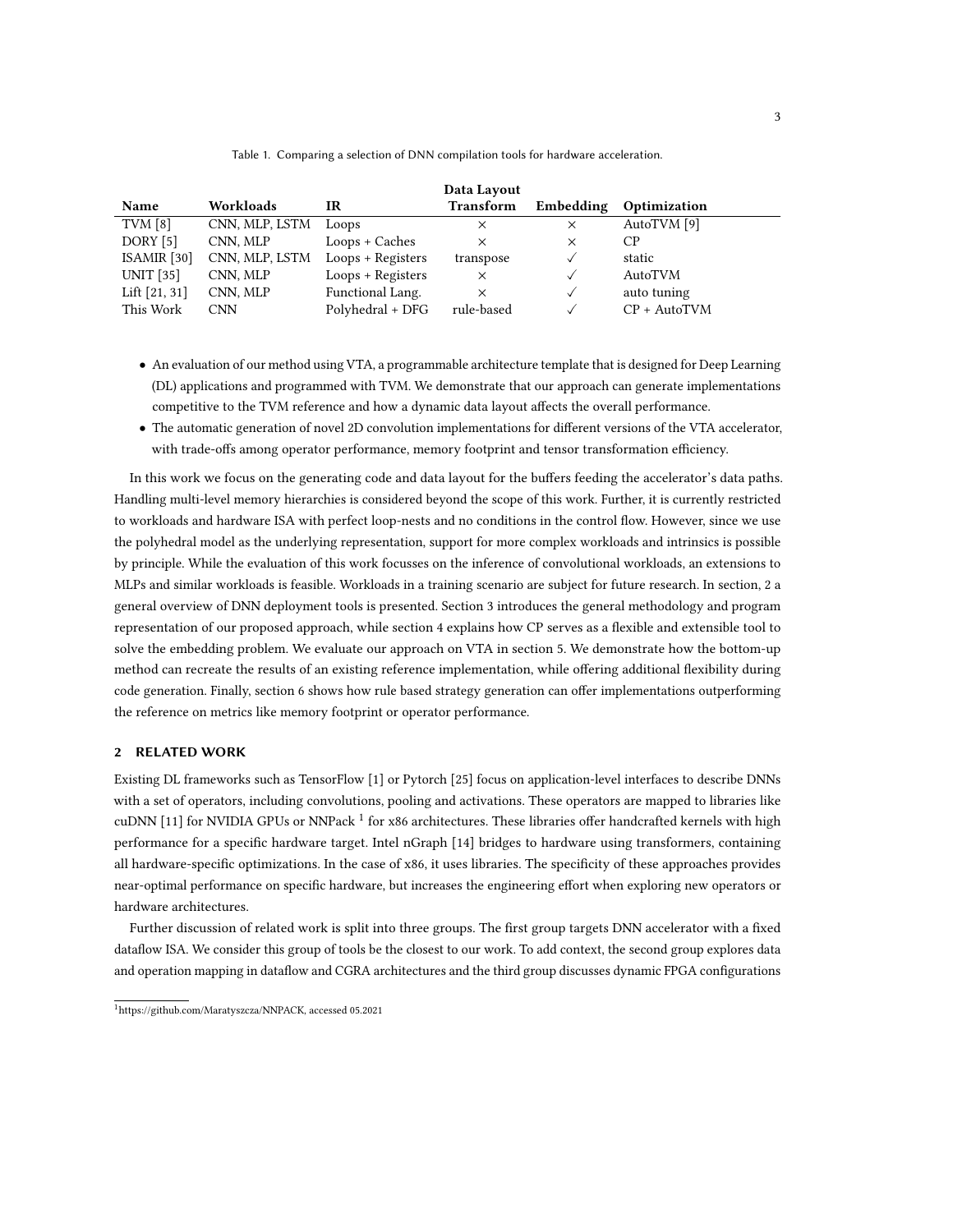for DNNs. While all groups are concerned with DNN acceleration on spezialed hardware, the optmization goals and challenges are different, which is why we consider a direct comparison not useful.

Tools targeting ISA accelerators. Table [1](#page-2-2) presents a selection of tools used to bring CNNs to hardware accelerators with an ISA interface, for example TensorCores in NVIDIA GPUs  $^2$  $^2$  or the VTA [\[22\]](#page-23-7) hardware. Data Layout Transform describes if and what changes the tool can make to the data layout and **Embedding** marks if the tool can automatically rewrite the program as necessary to place the hardware intrinsic in the workload. Lastly, Optimization describes how the implementation is optimized before deployment.

TVM [\[8\]](#page-22-5) is an open-source compiler stack for DNNs, describing networks in a functional language called Relay [\[28\]](#page-23-8). Individual operators for execution are lowered to a scheduling language inspired by Halide [\[26\]](#page-23-9). Feedback-based performance optimization, or auto tuning, is then used to find good schedules for individual operators [\[9\]](#page-22-2). Schedules determine parameters like loop tiling or vectorization for each loop. Custom hardware backends are programmed by embedding hardware intrinsics into the AST. This embedding is only semi-automatic. For every operator an expert has to specify an embedding strategy which statically defines the data layout and binds the instructions loops instruction to workload loops. Based on this, code for individual operators can be generated and optimized. Static strategies are limited in their ability to adjust to different operator layouts or parametrizations and are not part of AutoTVM's optimization space. Especially if a dimension in the instruction is larger than the dimension in this specific operator instance, workarounds like zero-padding are necessary, but reduce hardware utilization.

DORY [\[5\]](#page-22-6) is on the same level auf embedding automation as TVM, as both data layout and the calls to accelerating functions are done by hand. Instead of auto tuning, a constraint programming based optimization process searches for the best cache hierarchy utilization in the PULP [\[13\]](#page-23-10) hardware.

ISAMIR [\[30\]](#page-23-1) automates the embedding problem at loop level by matching tensor dimensions and artihmetic operations in the loop nest to the ISA, striving to derive loop orderings and data layout from the embedding attempts. If this is not possible, a non-determistic program transformation is performed. The resulting program is then matched against the ISA, again. How the tool deals with too-small dimensions on for the embedding is not reported, among others.

Similar to ISAMIR, UNIT [\[35\]](#page-24-1) automates the embedding process based on arithmetic operations and register adressing. It verifies that the addressed data between mapped dimensions between workloads and instruction strictly match each other. Program rewrites are limited to embedding and optmization. If no possible embedding is present in the workload, the deployment will fail. For example, in order to embed NVIDIA's Tensor Core intrinsic the workload needs be specified in the im2col format by a human expert, before an embedding can be successful.

Rewrite systems creating different implementations for same computation are also used by LIFT [\[31\]](#page-23-3), for scheduling as well as exploring possible embedding of specialized hardware instrinsics into DNN operators [\[21\]](#page-23-2).

Except for ISAMIR no discussed tool is concerned with automatic data layout transformations. ISAMIR itself only reports the ability to transpose operands, if necessary. Determining the layout before the embedding can lead to cases where no embedding is possible (see UNIT). Having the layout as part of a top-down embedding search space can increase the complexity of the problem exponentially [\[27\]](#page-23-4). This work offers an alternative embedding strategy by embedding the instruction on the dataflow level and then derive how the data layout and program need to be transformed together. We support data layout transformation like transpose, padding or dimension packing, but also enable the dynamic fusion of multiple tensor dimensions into a single dimension for the hardware instrincs to map

<span id="page-3-0"></span><sup>2</sup>[https://www.nvidia.com/en-us/data-center/tensor-cores,](https://www.nvidia.com/en-us/data-center/tensor-cores) accessed 05.2021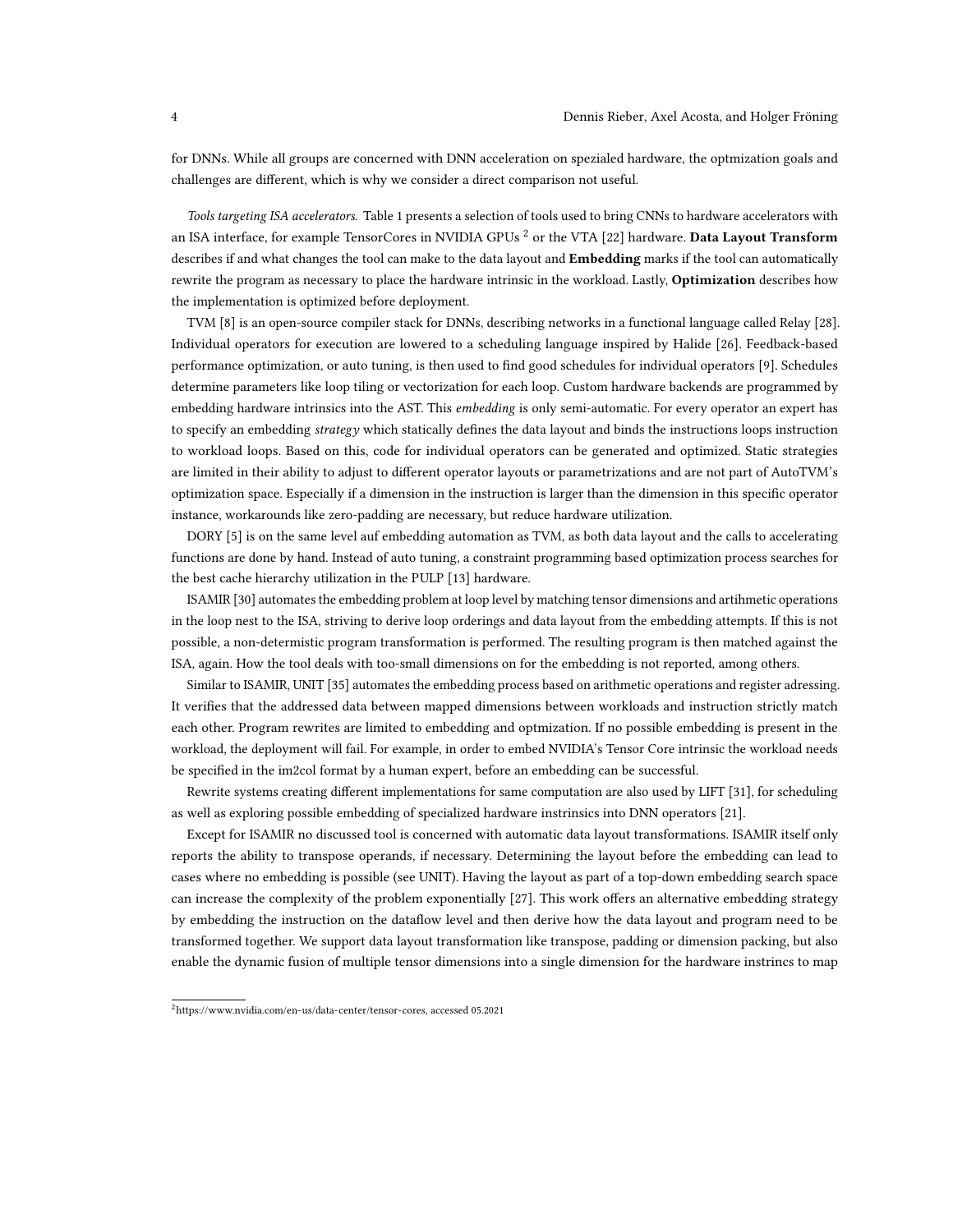against. Features in the CSP results can potentially be matched to arbitraty data layout rewrites. This way, complex data layout rewrites like im2col or parallelizing a sliding window are possible.

Like all tools in this group, we split the problem into strategy choice (data layout and algorithm) and schedule optimization for multiple reasons. i) Treating the problem as a combined optmization problem would increase the complexity exponentially. ii) Runtime performance of individual operators is often not only the goal when selecting the strategy. Memory footprint, latency or data movement are often conflicting goals during deployment. iii) In the context of network-level optimizations [\[17\]](#page-23-11), strategies need to be coordinated between adjacent operations.

Tools targeting dataflow accelerators. The second group is about tools targeting dataflow architectures. This class of accelerators enables dynamic data routing in the hardware. Determinig the temporal and spatial data movement through the accelerator is the main objective of this group. Since there is no ISA, an embedding process is not necessary. Further, global data layout transformations are not explored, as they are mainly concerned with data locality in the processing elements, not outside of it. Timeloop [\[24\]](#page-23-12) has a focus on on loop-level program rewrites for dataflow based accelerators such as Eyeriss [\[10\]](#page-22-7) and DianNao [\[7\]](#page-22-8). Workload and hardware are abstracted over the 7 loops of a 2D convolution and user-defined annotations specify which hardware and instruction loops are possible mapping candidates. Timeloop then attempts to map the operator to the available buffer memories and processing units through successive tiling and reordering. In a similar matter, dMazeRunner [\[15\]](#page-23-13) targets the same class of hardware and workload. Through the use of search space restrictions, they can reduce the searchtime to a few minutes. Both, Timeloop and dMazeRunner build on analytical models of energy, execution and latency to sweep the optmization space exhaustively.

While Timeloop and dMazeRunner focus on DNN workloads, Novatzki et. al. [\[23\]](#page-23-14) propose a more general approach, solving an integer linear programming (ILP) problem to find the ideal spatial placement. Similar is the work by Chaudhuri et. al. [\[6\]](#page-22-9), with a SAT-based compiler for the dataflow in Coarse Grained Reconfigurable Architectures (CGRA). It uses a flow-graph abstraction and SAT solving. The goal is to fully compile an application with a static schedule for a CGRA hardware target. Their main contribution is the static scheduling in time and space for a CGRA with a flexible dataflow architecture.

Tools generating FPGA configurations. This last group of tools dynamically generate FPGA configurations for DNN workloads. AutoSA [\[34\]](#page-24-2) is a continuation of PolySA [\[12\]](#page-23-15), both using the polyhedral model to compute systolic array architectures, as well the necessary spatial and temporal schedules. Similarly, Tabla [\[29\]](#page-23-16) generates FPGA accelerators for 2D and 3D DNNs based on the hardware templates for the Winograd method. All three publication in this group use an anlytical model of the generated hardware for optimization.

In this discussion we did not mention MLIR [\[19\]](#page-23-17) on purpose. Its philosophy of being a general point of interaction between different, more specialized tools in order to establish cooperation between different domains make it hard to classify in the terms disucssed above. Potentially, every tool introduced here could be integrated into MLIR as a distinct dialect, sharing abstractions and optimizations with other tools.

#### <span id="page-4-0"></span>3 EMBEDDINGS FOR DATAFLOW GRAPHS

This work focusses on workloads found in the computation of DNNs, especially convolutions, operating over ndimensionsal arrays called tensors, with bounds known at compile time. The computations performed in DNNs, such as convolutions, matrix multiplications or pooling, consist of deep loop nests without conditional statements and thus are highly structured. This allows the usage of concise notations for computations, like the matrix multiplication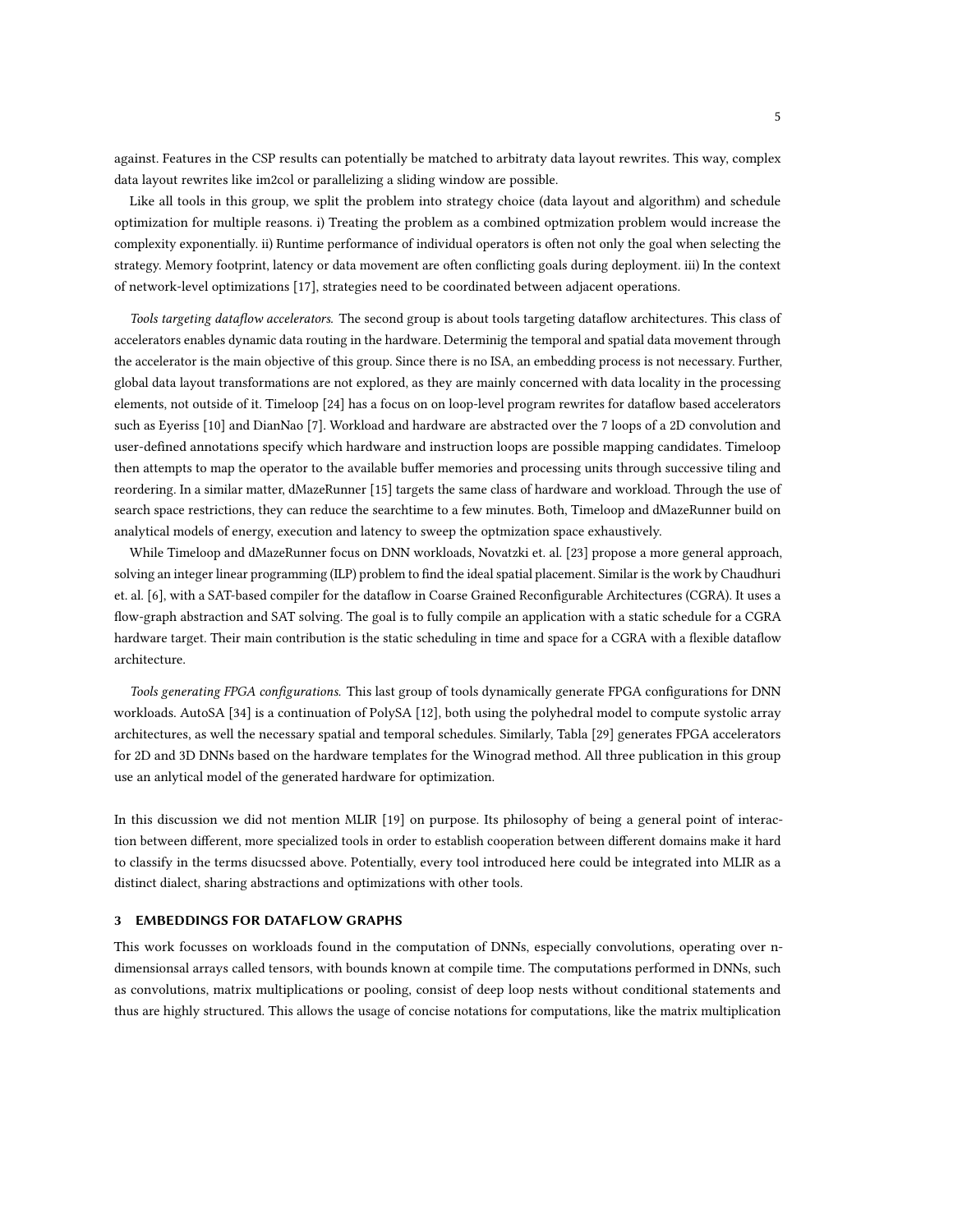$A[i, j] = \sum_k X[i, k] \cdot Y[k, j]$  as a tensor expression. These expressions can be directly translated into a loop-based program. However, existing work [\[27\]](#page-23-4) also showed that using loop-level abstractions to embed instructions into operators requires explicit transformations of the program before an embedding can be attempted. This creates a large search space to find a correct sequence of program transformation that result in an embeddable version of the program. Here, we propose a bottom-up approach to the problem: by analyzing how instructions and operators fit to each other on a scalar level, the necessary transformation for an embedding can be inferred automatically. This removes the need for top-down, non-deterministic decision making, as used in previous approaches.

# <span id="page-5-0"></span>3.1 Dataflow Graphs

Conceptually, our approach is based on dataflow graphs (DFG). A DFG represents every scalar operation necessary to perform a computation as a directed graph. Nodes represent operations, and edges the dataflow. Formally:

**Definition 3.1.** A DFG is a labeled, directed graph, defined as  $G = (N, E, l)$ , where N is the set of nodes, the set of directed edges is  $E \subseteq NxN$  and  $l()$  is a function assigning labels from the set  $L_N \cup L_E$ .  $L_N = \{\{Operation\}, \{Data\}\}\$ the set of node label classes, holding tensor shapes, data types and arithmetic operations.  $L_E = \{spatial, sequential\}$  is the set of edge labels.

Further, a DFG has the following properties:

- Nodes with only *data* labels generate outgoing sequential edges for each operation consuming the data. They have no incoming edges. They represent the input values of the computation modelled by the DFG.
- Nodes with operation labels perform a scalar operation, consuming the data of the incoming sequential edges and produce one or more outgoing sequential edges.
- Commutative reduction operations are modelled by a *sequential* self-edge. This optimization can reduce the number of nodes and edges in a graph significantly, without loosing correctness of representation.
- Nodes with *operation* labels with only an outgoing self-edge, or no outgoing edges, represent the computation results.
- Nodes labelled *operation* can have bidirectional *spatial* connections to other nodes, performing the same computation, but for a different output element. These connections indicate parallelism in the computation. Potentially, *spatial* edges lead to a set of  $k$  fully connected nodes. The number of edges can be reduced by pruning the connections to create a graph with one internal node and  $k - 1$  leaves. In this star subgraph, the transitive property maintains the parallelism information.

For the tensor-based workloads in a DNN, every output element is computed by the same sequence of operations, but with a different subset of input values. Figure [1c](#page-6-0) shows the partial dataflow graph of a 4x4 matrix multiplication. Each subgraph computing one output element shares a set of input nodes with its neighbours but no intermediate results. This property removes the need to cover the full operator DFG with a sequence of instructions, but instead solves the problem for a small subset and then uses a hardware-dependent inference step to determine the structure of the full program. We will demonstrate this in sections [5](#page-12-0) and [6.](#page-16-0)

Embedding an instruction DFG  $G_i = (N_i, E_i, l_i)$  into an operator DFG  $G_o = (N_o, E_o, l_o)$  is equivalent to the subgraph isomorphism problem. For an embedding we need to find an injective function  $f : G_i \to G_o$  that describes a distinct subset of nodes and edges in  $G_0$  that exactly matches  $G_i$ , formally described as:  $\forall (s, t) \in E_i \Rightarrow (f(s), f(t)) \in E_0$ . This function has to maintain the labeling, such that  $\forall s \in N_i : l_i(s) \equiv l_o(f(s))$ . The main advantage of this approach is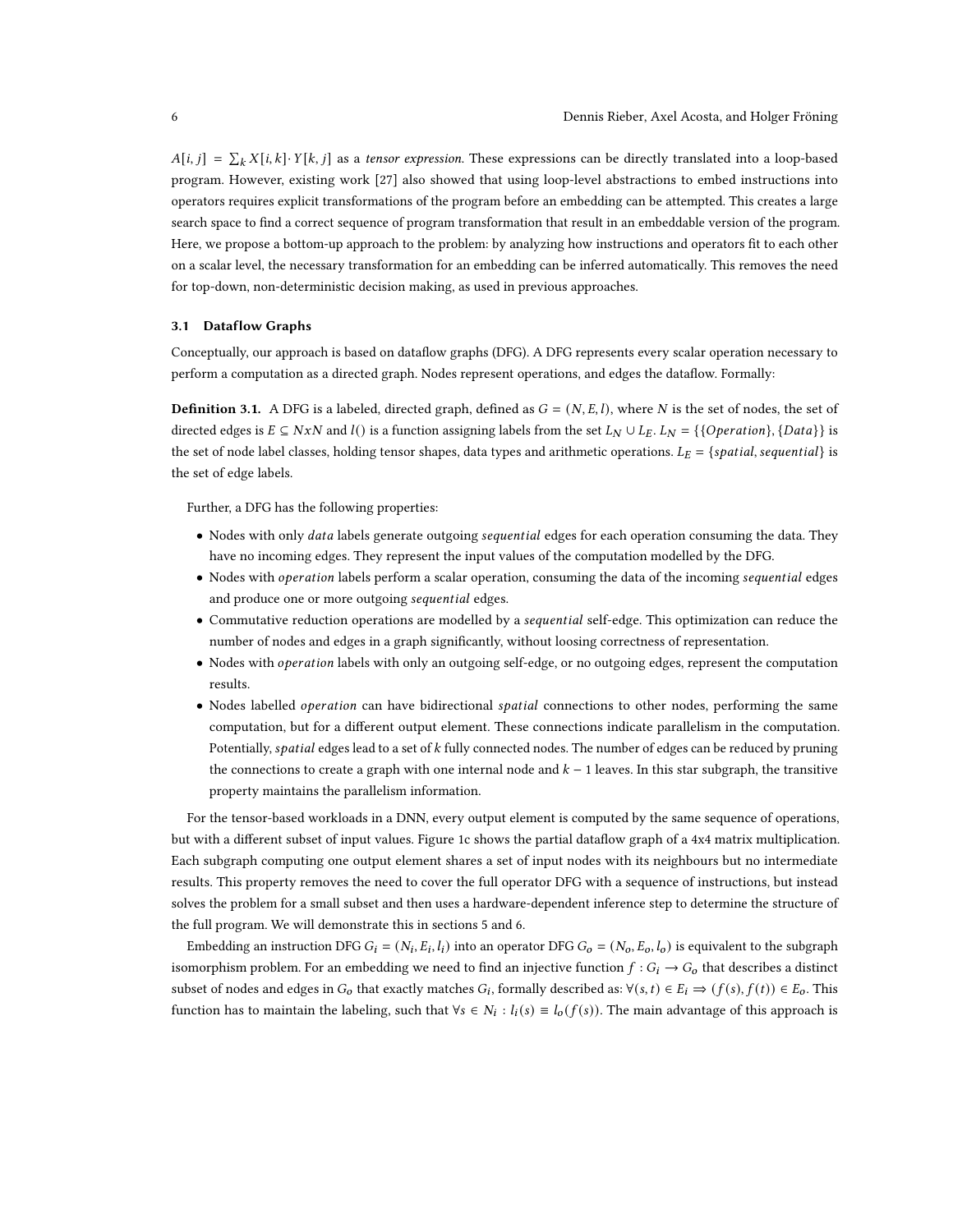<span id="page-6-0"></span>
$$
T: A_{i,j} = \sum_k X_{i,k} \cdot Y_{k,j}
$$

(a) Tensor Expression for a matrix multiplication



 **for** i in I: **for** j **in** J : **for** k **in** K :  $\vert$  tmp =  $X[i, k] \times Y[k, j]$  $A[i, j]$  += tmp

(b) Tensor Expression (a) as a naive loop nest



(c) Partial DFG for a single output element with a contracted add operation

(d) Tensor Expression graph in set and relation based representation

Fig. 1. Matrix multiplication expression, its dataflow graph and the used representation with polyhedral sets and relations

that the matching problem itself is not bound to implicit implementation decisions like loop ordering or data layout of tensors or access functions. This removes the need for transformations in the search to account for these decisions. Instead, we can derive these from the result of the embedding.

However, we also identified two challenges with this approach:

- (1) With a space complexity of  $O(|N|^2)$  and  $O(|N| + |E|)$ , adjacency matrices and lists are not suited to represent a full DFG for operators like conv2D with billions of operations. Subsection [3.2](#page-6-1) explains how a polyhedral program representation is used to abstract the workload while maintaining the detailed information of the basic dataflow graph.
- (2) Solving the embedding only with subgraph isomorphism is too imprecise of a solution formulation. Often, there are additional restrictions to the available hardware and its software interface. A possible implementation needs to be inside this restricted space in order to be valid. Section [4](#page-8-0) explains how constraint programming is leveraged to overcome this problem.

### <span id="page-6-1"></span>3.2 Program Represenation

The first challenge is addressed with a more concise program representation, inspired by the polyhedreal model, a powerful compiler methodology capable of expressing computations in quasi-affine loop nests. Several tools in the Deep Learning community leverage this representation to generate efficient DNNs kernels. TensorComprehensions [\[32\]](#page-23-18) targets GPU optimizations and MLIR [\[19\]](#page-23-17) provides a whole polyhedral dialect for loop optimization. Polyhedral program representation is an abstraction of loop based programs, with its components abstracting the program and data dependencies on a scalar level [\[33\]](#page-24-3):

- The instance set  $S$  is the set of all dynamic execution instances.  $S$  is described by a set of integer tuples. Each tuple s describes exactly one dynamic execution instance.
- The data dependence relation  $D$  is the union of all binary relations between pairs of instances in  $S$ .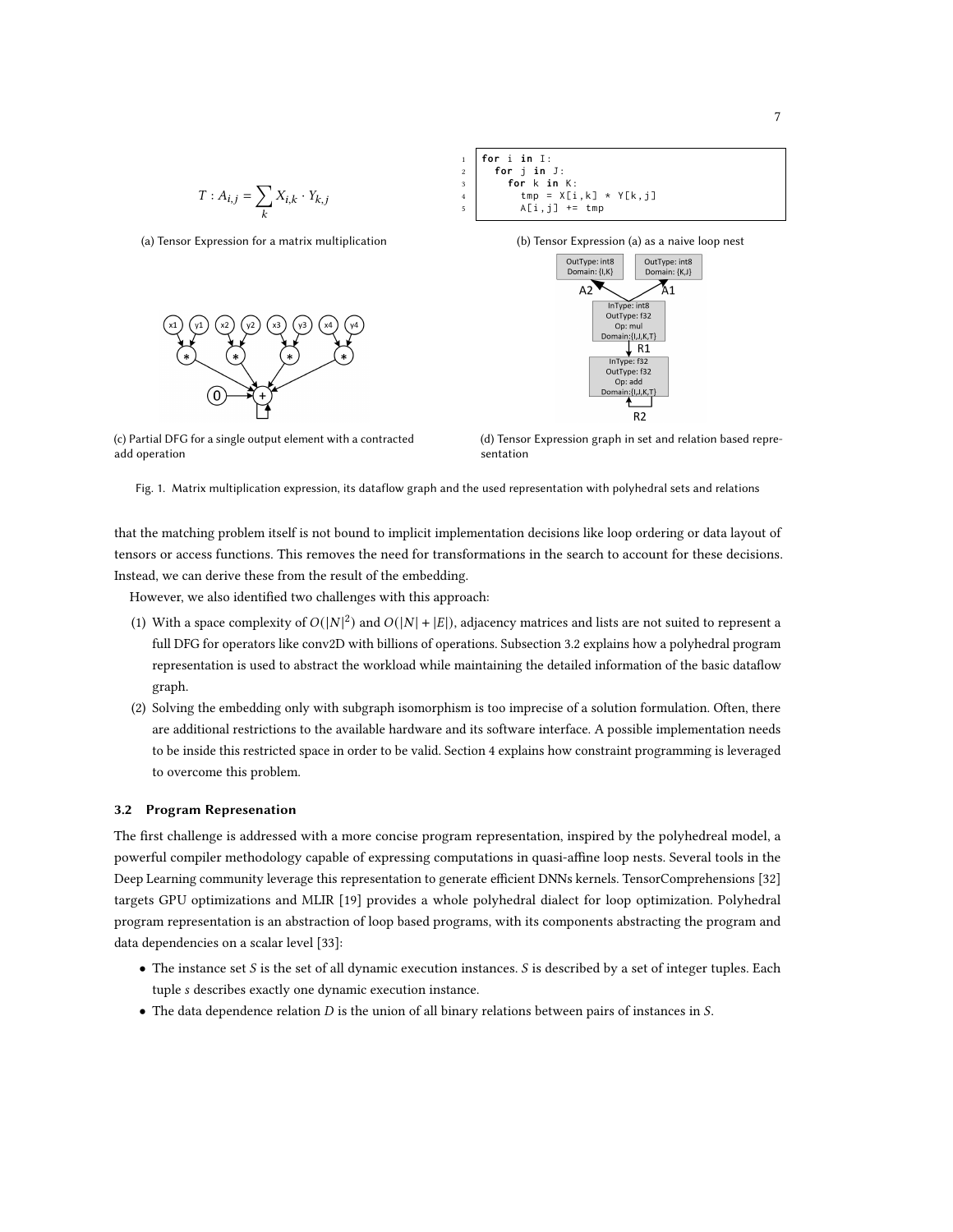Reflecting this on our DFG representation, the node set  $N_0$  of  $G_0$  is S and the sequential edges model the data dependence relations  $D$ . We represent  $S$  as a set of integer tuples. Every tuple is a specific operation happening in the instance set. To describe the sets of integer tuples, we use the notation

<span id="page-7-0"></span>
$$
\{[e_0, ..., e_n] : \tau_0, ..., \tau_n\}
$$
 (1)

where the fixed lower and upper bounds of each tuple element  $e_j$  are defined by a condition  $\tau_j$ . The conjunction ( $\wedge$ ) of all  $\tau$  terms contains the full set. The data dependence relation D is represented by a binary relation between two sets. A relation maps elements from the source set to the target set. Relations are denoted as

$$
S_{\text{source}} \to \text{Starget} = \{ [e_0, ..., e_n] \to [e'_0, ..., e'_n] : \Phi_0, ..., \Phi_m \}
$$
 (2)

where every term  $\Phi_k$  defines a condition in the relation. Elements in the target tuple are denoted  $e'$ . The relation condition  $\Phi_k$  is used to describe any source element e that maps to element e' in the target set. The conjunction of all  $\Phi$ terms encapsulates the whole relation domain.

To describe operators with this polyhedral representation, we move from an explicit DFG to a set-based representation. Every element from the original tensor expression  $T$  (figure [1a\)](#page-6-0), like an arithmetic operation or input tensor, is modelled by a domain set  $d \subset S$ , as in equation [1.](#page-7-0) For example, the domain  $d_*$  contains all multiplication nodes in  $G_0$ . For the matrix multiply example in figure [1a,](#page-6-0) all dynamic execution instances and input tensors are contained in the sets

$$
S = \{ [i, j, k, t] : 0 \le i < I \land 0 \le j < J \land 0 \le k < K \land 0 \le t < \#T \} \tag{3}
$$

$$
X = \{ [i, k] : 0 \le i < I \land 0 \le k < K \} \tag{4}
$$

$$
Y = \{ [k, j] : 0 \le k < K \land 0 \le j < J \} \tag{5}
$$

where  $I, J, K$  are the domain bounds in figure [1a](#page-6-0) and loop bounds in figure [1b,](#page-6-0) respectively. Since the goal is to compare two different programs, we model the sequence of individual arithmetic operations explicitly. For this, S contains an additional dimension  $t$  that describes the order of expressions in  $T$ . To do this, we assign each expression (multipy, add) in  $T$  an integer value. For example, we explicitly model the statements in lines 4 and 5 in figure [1b](#page-6-0) as individual points in the dynamic instance set. Input tensors are defined by a set of their shape. Now, every node in the original DFG is contained in a union of the above sets, for the example this means  $N_0 \equiv S \cup X \cup Y$ .

Tensor access functions and dataflow are modelled by binary relations between two domains. There is a dataflow between two instances  $(s1, s2) \in S$  if there exists a relation for which  $s1 \to s2 \neq \emptyset$ . The dataflow of the example in figure [1d](#page-6-0) is described by the following relations:

$$
R1: * \to + = \{ [i, j, k, t] \to [i', j', k', t'] : i' = i \land j' = j' \land k' = k \land t' = t_{+} \}
$$
(6)

$$
R2: + \rightarrow +' = \{ [i, j, k, t] \rightarrow [i', j', k', t'] : i' = i' \land j' = j \land k' = k + 1 \land t' = t \}
$$
(7)

$$
A_X: * \to Y = \{ [i, j, k, t] \to [i', k'] : i' = i \wedge k' = k \wedge t = t_* \}
$$
(8)

$$
A_Y: * \to X = \{ [i, j, k, t] \to [k', j'] : j' = j \wedge k' = k \wedge t = t_* \}
$$
(9)

Relation  $R1$  specifies that the multiplication and addition happen in the same loop iteration, but are ordered by their textual position in T, specifically that the node following the multiplication needs to be an add operation. R2 can be interpreted such as two add operations happen sequentially in iteration dimension  $k$  and that the same add operation is performed. This is the self-edge in the original DFG. To accommodate commutative operations, the term controlling the reduction order can be relaxed. The *spatial* edges of the original DFG are modelled in the same way.  $A_X$  and  $A_Y$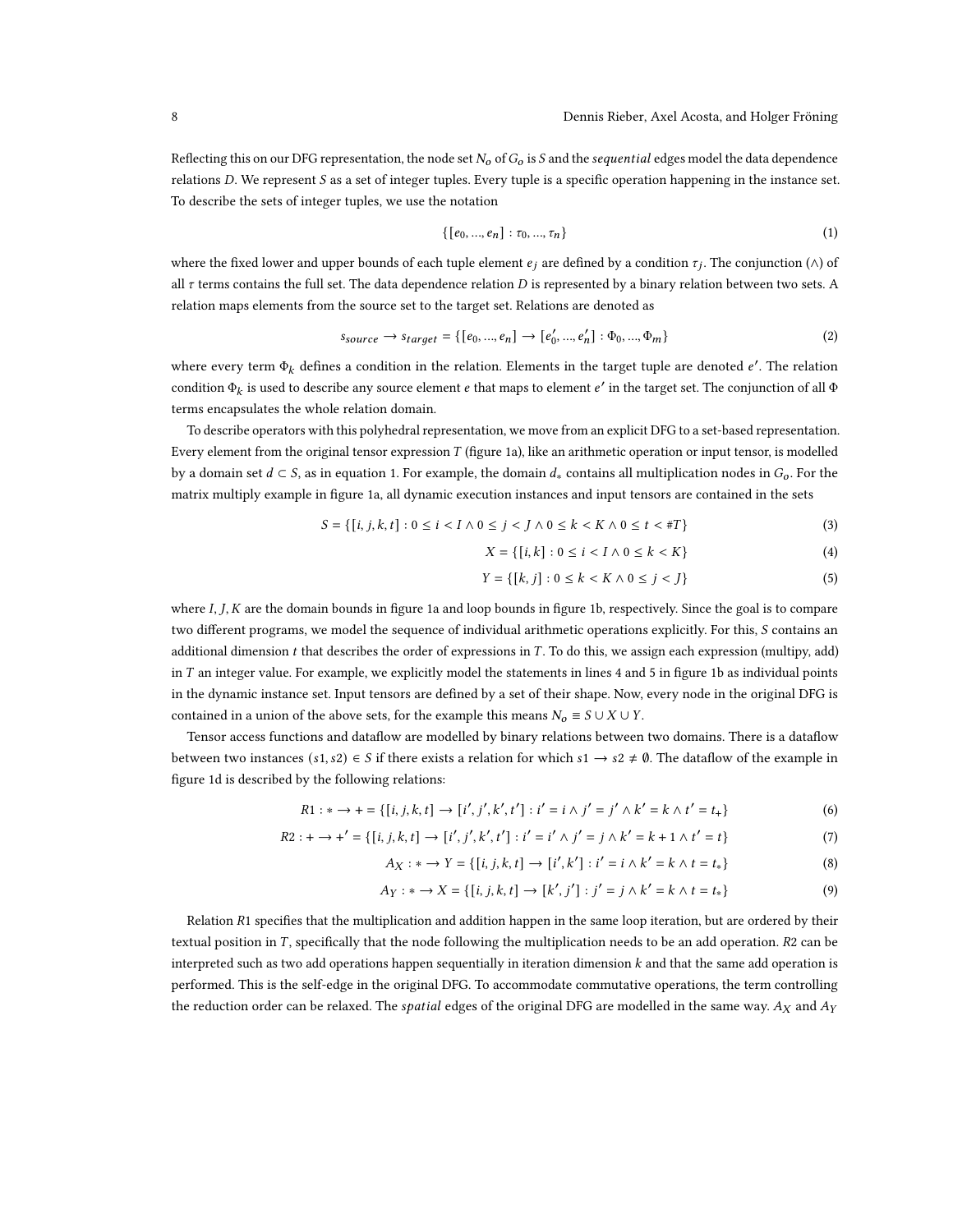encode the access function itself and by which node the access is performed, in this case the multiplication in  $T$ . The union of all relations describes the edges of  $G_0$ , and specifically for the example,  $E_0 = R1 \cup R2 \cup A_X \cup A_Y$ . Bringing the sets and relation together with the original labelling function  $l_0$  creates the expression graph shown in figure [1d.](#page-6-0)

Not all of the relations in this representation are *symmetric*, being the same in both directions. The relation  $* \rightarrow X$  is surjective and functional, meaning that every multiplication can exactly map to the one tensor element in  $X$  it consumes. However, the inverse relation  $X \to *$  is non-functional. Every input element in X is used by multiplications, but not all of them. The relation of  $A_X$  and  $A_Y$  reflects this, as they contain no term with properties for  $i'$  or  $j'$  respectively. As a result, for one specific input value in  $X$ , the relation describes the subset of all multiplications using this value.

# <span id="page-8-0"></span>4 EMBEDDING AS A CONSTRAINT SATISFACTION PROBLEM

Based on the concise yet detailed program representation from section [3,](#page-4-0) we will now discuss how constraint programming (CP) solves the second challenge presented in section [3.1.](#page-5-0) CP is a method of solving constraint satisfaction problems (CSPs). By describing the space of legal embeddings in terms of constraints, a solver can automatically generate solutions belonging to this space, if any exists. Adding more constraints makes the solution space more specific, while relaxing constraints can serve as a tool for implementation strategy exploration. The choice of constraint programming is motivated by its expressiveness in the program formulation and customizable propagation and search algorithms.

### **Definition 4.1.** A CSP is formally defined as triple  $\langle X, D, C \rangle$ , where

- $X = \{x_j | 0 \le j \le n\}$  is a set of variables, for which we have to find a value.
- $D = \{d_i | 0 \leq j \leq n\}$  is the set of value domains, from which we assign values to the respective variables. An assignment  $Asn(d_i, x_i) : x_i = v$  selects value  $v \in d_i$  for  $x_i$  to take. Variable  $x_i$  can only ever receive values from domain  $d_j$ , not from any other domain in  $D$ .
- $C = \{c_i | 0 \le i \le m\}$  is the set of constraints. A constraint  $c_i$  is formed over a subset of variables  $g_x \subset X$  and evaluates if all assignments  $Asn(g_d, g_x)$  with  $g_d \subset D$  are valid.

The CSP is satisfied when all assignments are performed and no assignments violate the conjunction of C.

Once the problem is modelled with variables and constraints, a solver begins the process of assigning values and evaluating constraints. Evaluating every possible assignment is infeasible in most practical applications. In CP, every constraint comes with a propagator removing values from the domain that cannot be part of a valid solution. The propagator is a monotonic filtering algorithm: it only removes values from a domain, but never adds any and is specific for each constraint. The propagator infers which values to remove from a domain based on the domains and assignments of other variables under the same constraint. To find a solution, the solver uses a search algorithm to systematically perform assignments and propagate the assignments through the domains. A backtracking-based search algorithm can find all possible solutions in a given problem. Variable selection determines which  $x \in X$  is assigned a value next. Value selection is the specific implementation of  $Asn(d, x)$ . Variable and value selection impact the time-to-solution and need careful consideration when designing the constraint program.

## 4.1 Problem Space Defintion

This section will discuss how we represent the embedding as a CSP in  $GeCode^3$  $GeCode^3$ , the solver used for this work.

<span id="page-8-2"></span>Definition 4.2. The full space of the embedding problem is:

<span id="page-8-1"></span><sup>3</sup>https://github.com/Gecode/gecode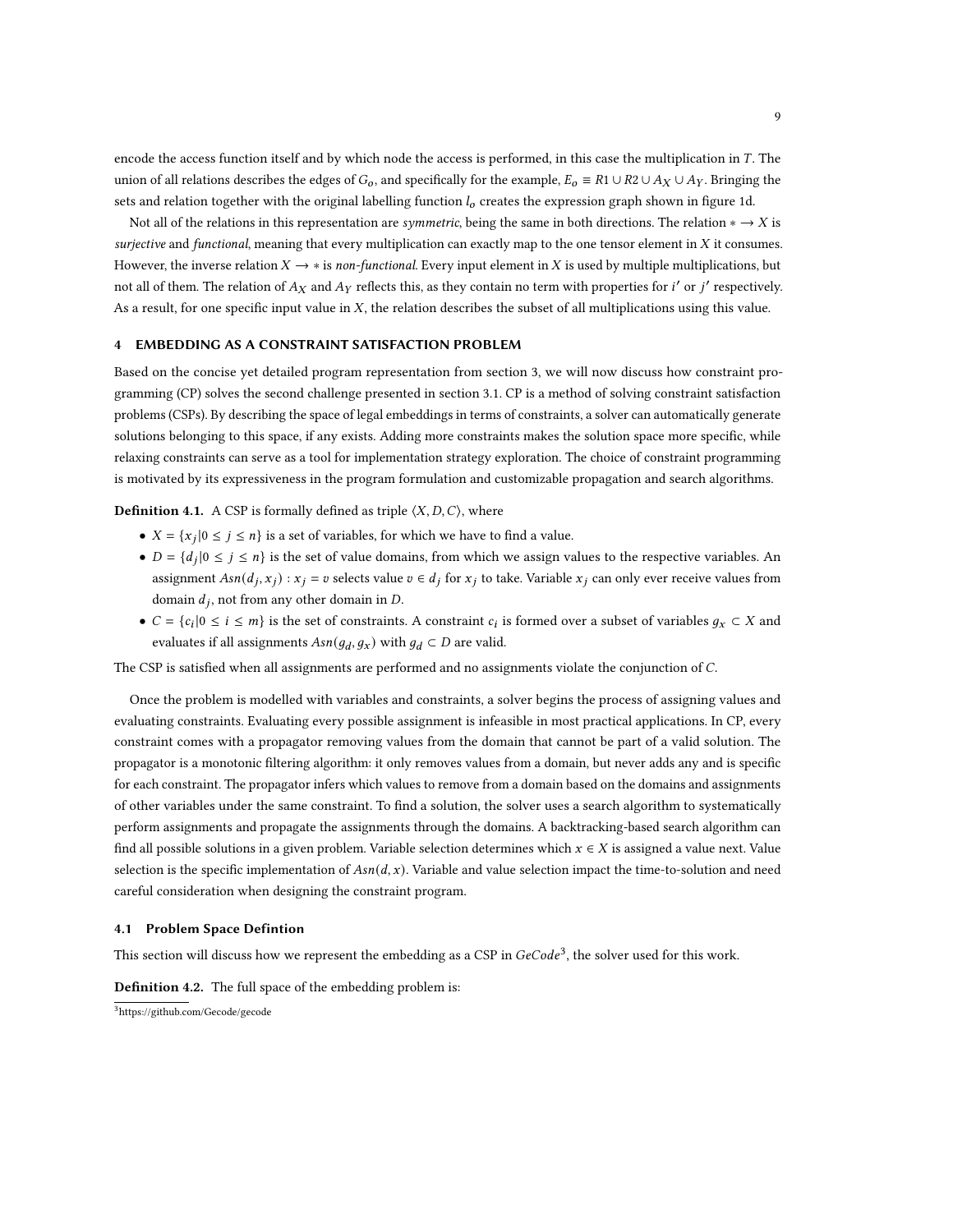```
for (s, t) in E_i:
     if label(s, t) \in sequential:
\begin{array}{c|c} 3 & \text{edge}(s, t, \text{ etype} \Leftarrow \text{sequential}) \end{array}4 else :
5 edge(s, t, etype \Leftarrow spatial)
6
    \text{AlDiff}( N_i )2 return Failed
                                                                           # evaluate data dependence
                                                                           rel \Leftarrow eval(l(s) \rightarrow l(t), s.val)5 if rel = ∅:
                                                                       6 return Failed
                                                                       7 t . domain ⇐ t . domain ∩ rel
                                                                       8
                                                                       9 if t. size = 1:
                                                                      10 t.val \Leftarrow t[0] # assign solution
                                                                      11 return Finished
                                                                      12 return # value of t selected by solver
```
(a) Describing the instruction graph as pairwise  $edge$  constraints.

(b) Propagation of edge constraints using the data dependence relation

Fig. 2. Algorithms for describing subgraph isomorphism and computing the propagation based on the polyhedral data dependence relations

•  $X = \{x | \forall x \in N_i\}$  For every node of the instruction DFG a variable is created. Therefore, every scalar operation and data element in the instruction is represented by a variable.

 $if l(s) \neq l(s.val)$ 

• The set of domains is defined as  $D = \{d | d \subseteq S_{operator} \}$ . Every domain is a subset of the operators instance set in the polyhedral representation. The subset is determined by the node type. The domains of nodes labelled data are the shape of the respective tensors. The domain of nodes labelled *operation* is the instance set.

This formulation describes the embedding on the scalar level. Since every potential assignment between nodes in the instruction and nodes in the workload is described by this formulation, it also contains every possible solution to the embedding problem.

Over the space defined in [4.2](#page-8-2) we can formulate constraints that specify solution properties. The most important constraint is matching the dataflow between operator and instruction. With other constraints we can further reduce the solution space.

#### 4.2 Embedding Constraints

This section presents the constraints placed upon the problem space defined in the previous section.

4.2.1 Subgraph Isomorphism. Solving this problem with CP is a well-researched problem [\[18,](#page-23-19) [36,](#page-24-4) [37\]](#page-24-5) and solutions range from direct formulations to highly optimized implementations. For this work we directly model the instruction DFG  $G_i$  we want to discover in the operator's target graph  $G_0$ , as shown in figure [2a.](#page-9-0) As described in definition [4.2,](#page-8-2) every node of  $G_i$  is a variable. Every edge  $(s, t) \in E_i$  is then modelled with a binary constraint describing the dataflow (line 3). For better propagation, we also model the spatial edges (line 5). To fully express isomorphism we use a global AllDiff constraint such that every node can only occur once in the solution (line 7).

Now that the problem is described, the solving process can begin. During this, the solver eventually assigns a variable a value from its domain. Assigning a value means to select one node of  $N_o$  as a possible candidate to match a node in  $N_i$ . The propagation algorithm in figure [2b](#page-9-0) then checks the label of the variable against the node assigned from the domain (lines 1-2) and if possible also filters the other node's domain (lines 4-9). The propagator is filtering values directly based on the data dependence relations in  $T$ . It evaluates the relation (line 4) and removes values from the partner node's domain where no connection exists (line 7). If the relation between the pair is *functional*, it can directly assign a solution (line 9-11). Even if this is not the case, the propagation is powerful enough to subsume the domain, meaning that only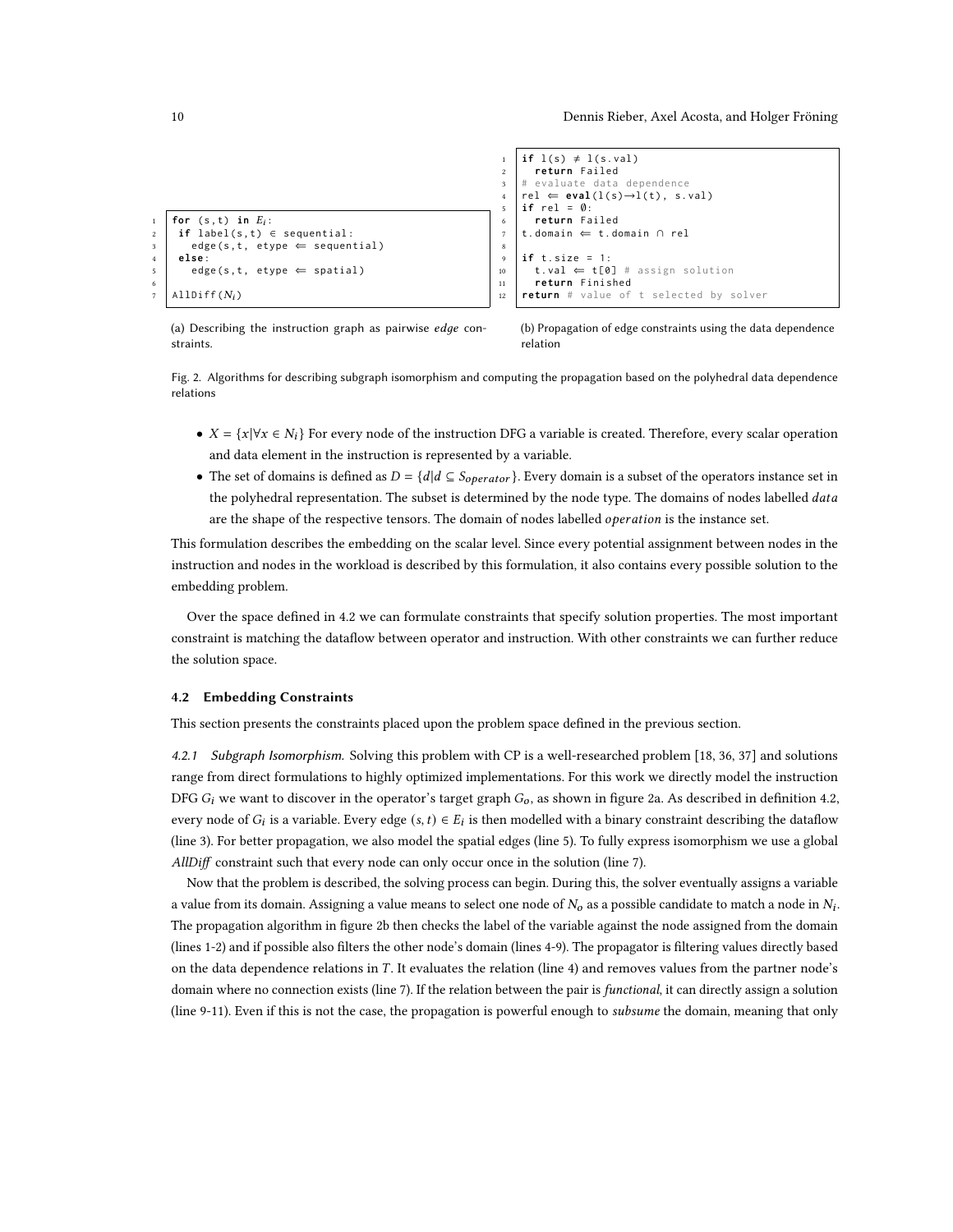<span id="page-10-0"></span>

|    | $1 \mid m_k \Leftarrow v_1 - v_0$                                                     |
|----|---------------------------------------------------------------------------------------|
|    | 2   if $\frac{m_k}{ m_k } \notin V_B$ : return Failed                                 |
|    |                                                                                       |
|    | 4 $V_B \leftarrow V_B \cap \frac{m_k}{ m_k }$                                         |
|    | $V \leftarrow V \cap v_0$                                                             |
|    | $\delta$ DimTable $\Leftarrow \emptyset$                                              |
|    | 7   LiveTable $[m_k] \Leftarrow 1$                                                    |
| 8  | for $v_n \in V$ :                                                                     |
| 9  | $move \Leftarrow v_n - v_{n-1}$                                                       |
| 10 | <b>if</b> move $\in$ LiveTable:                                                       |
| 11 | $LiveTable[move] = + 1$                                                               |
| 12 | if not VerifyAndReset(LiveTable, DimTable): return Failed                             |
| 13 | # check if this is a dimension jump                                                   |
| 14 | else if $\frac{v_n-v_0}{ v_n-v_0 } \in V_B \wedge move = (v_n-v_0) + (v_0-v_{n-1})$ : |
| 15 | $DimTable[m_k] \Leftrightarrow \text{LiveTable}[m_k] \# size of d_{k-1}$              |
| 16 | <b>LiveTable[move]</b> $\Leftarrow$ 0 # Add counter for new outermost dimension $d_k$ |
| 17 | $m_k$ $\Leftarrow$ move # remember diagonal move of $d_k$                             |
| 18 | $V_B \leftarrow V_B \cap \frac{v_n - v_0}{ v_n - v_0 }$                               |
| 19 | else: return Failed                                                                   |
| 20 | $DimTable[m_k] \Leftarrow LiveTable[m_k]$                                             |
| 21 | return BoundingBox(DimTable)                                                          |
|    |                                                                                       |

Fig. 3. Algorithm for hyper rectangle inference. V is the list of variables, each variable holding a point and  $V_B$  is the vector base of the domain's shape (e.g. shape of the input tensor).

valid solutions for this constraint remain in the domains and no further propagation is necessary. The remaining domain values are evaluated with respect to the other constraints over their variable. If evaluating the relations leads to an empty domain, the assignment fails (line 6). Finally, when values are assigned to both  $s$  and  $t$ , the constraint checks for correctness by verifying there is an edge in the  $G_0$  connecting the pair, or formally  $Asn((s, t), (d_s, d_t)) \in E_0$ .

To further aid the propagation we also model the implied parallel edges in the dataflow graph (line 5 in [2a\)](#page-9-0). Since fully expressing this would result in a large number of constraints, we leverage the transitive property of the pairwise constraints. We pick an arbitrary node in the DFG and add a constraint to every parallel node it has. If now any node parallel to the first node gets assigned a value, the domain of first node is pruned to only contain nodes parallel to the assignee. This, in turn, propagates to all other nodes parallel to the first node. While this introduces a degree of indirection in the propagation, the number of pruned values remains the same.

4.2.2 Axis-parallel hyper-rectangle constraint. For this work, but also for DNN workloads and accelerators in general, regular memory access patterns are a sensible restriction on the solution space. Especially convolutions operate in high-dimensional, rectangular spaces, or hyper-rectangles. Selecting an axis-parallel subset of this domain enables common data layout transformations, like transposing, fusing or tiling. At the same time, this helps reducing the size of the solution space. This constraint is developed to match and propagate the shape of a rectangle with any number of dimensions  $n > 0$  from an ordered tuple of points  $V = [v_0, ..., v_n]$ . After only a few decisions the propagator can infer a bounding box from the selected points and the total number of points in V. By intersecting this bounding box with the domain, we efficiently remove values that can never lie within the rectangle. The constraint supports regular strides in any dimension. For example, after selecting only two points along one axis of the tensor, we can bound this dimension to *bound* =  $\#V \cdot |v_0 - v_1|$ .

After the initial step determining the innermost dimension (line 1-7), the algorithm in fig. [3](#page-10-0) performs a linear iteration of  $V$ , trying to infer if the points create a rectangle with an arbitrary number of dimensions. If the points describe a rectangle in lexicographic order, the vectors from one point to next can be split into two classes. A step is the movement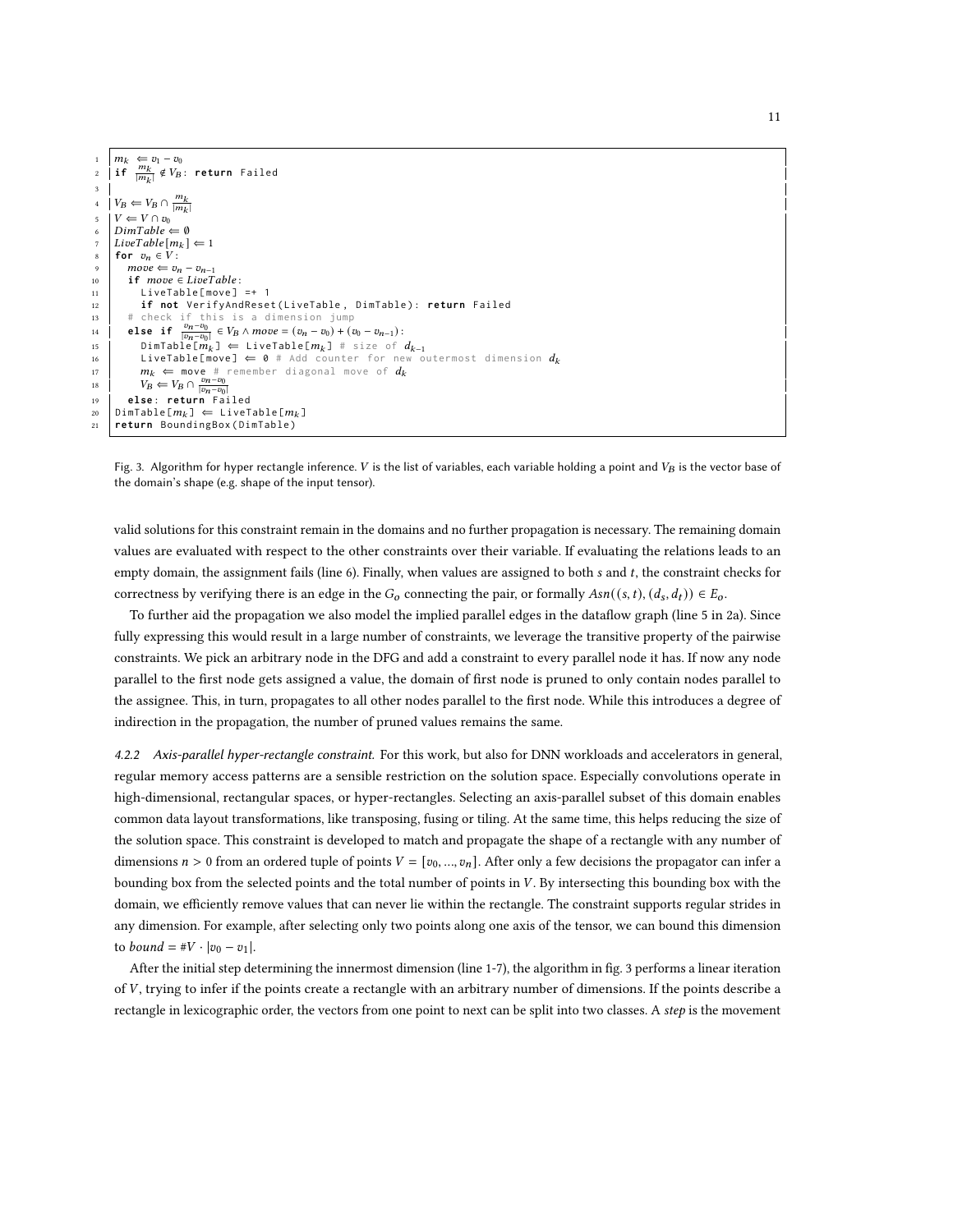<span id="page-11-0"></span>

|            | .          |  |  |  | .          |  |  |  |
|------------|------------|--|--|--|------------|--|--|--|
| 6 <b>.</b> |            |  |  |  | 6 <b>.</b> |  |  |  |
|            | .          |  |  |  | .          |  |  |  |
|            | 4 <b>.</b> |  |  |  | 4 <b>.</b> |  |  |  |
|            | .          |  |  |  | .          |  |  |  |
| 2 <b>.</b> |            |  |  |  | 2 <b>.</b> |  |  |  |
|            | .          |  |  |  | .          |  |  |  |
| .          |            |  |  |  | .          |  |  |  |
|            |            |  |  |  |            |  |  |  |

Fig. 4. From left to right the plots above show how propagation and assignment happens in the rectangle constraint. Blue dots represent domain values, red ones assigned variables, and grey ones the values removed by propagation.

from one element in the innermost dimension to the next. The other type of movement is a jump, where the iteration jumps into the next line of the innermost dimension, moving diagonally through the rectangle. For every dimension in the mapping, the step and jump are identical and happen a fixed number of times. The algorithm iterates all points, increasing a counter for every known step or jump (lines 10-14). After a counter reaches the size of its dimension, it rolls back to zero. The verification (line 12) checks if for a *jump* into dimension  $d_k$ , all counters of the inner dimensions  $d_{k-1}...d_0$  are zero. If one counter is non-zero, the jump breaks the regular structure of the hyper-rectangle. Every jump ∉ LiveTable possibly adds a new dimension to the rectangle (line 14). To maintain rectangle properties, the jump vector  $v_n - v_{n-1}$  has to be as the same as  $(v_n - v_0) + (v_0 - v_{n-1})$ , where the normalized  $(v_n - v_0)$  has to be one of the tensor's base vectors  $V_B$ . The restriction to the elements of  $V_B$  ensures right angles at the corners and that the rectangle is axis aligned. Every dimension of the operator tensor can be used exactly once, which is enforced by removing the normalized vector from  $V_B$ . After a new jump, the new outermost dimension  $d_k$  is added to shape of the rectangle. Now we also know that the size of dimension  $d_{k-1}$  is the value of its counter (lines 14-18). The length of each rectangle side is stored in DimTable. After iterating all points, the DimTable is used to compute the bounding box (line 21). Since this constraint is called during the solving process, it is possible that not all values of  $V$  are assigned. In this case, formula (10) estimates the bound of dimension where the size is not yet known. For brevity, we left out sanity checks for the correct size of dimensions, for example in line 15 the size of a dimension has to be an even divisor of the points in the rectangle:  $LiveTable[d_{k-1}] \text{ mod } #V = 0.$ 

Figure [4](#page-11-0) provides an example for the inference and resulting propagation. The blue points represent the domain, the red points the selection for one of 16 variables. For the first 4 steps (first and second from left) there is no option to propagate, since the size of the dimension along the  $x$  axis (8) is smaller than the total number of variables (16). However, after the *jump* we can start removing values for  $x$  and  $y$ . In this example, the removed values are grey. We can remove every value  $(y, x)$  where  $x > 3$ , since this is the size of our innermost dimension  $d_x$ . From the value  $(1, 0)$ selected for the fifth variable, the propagator can infer that the expansion into the  $y$  dimension can be no larger than:

$$
d_y = \frac{\#V}{\prod_{i=0}^{k-1} d_i \cdot stride_i}
$$
\n(10)

In this case this would be  $d_y = \frac{\#V}{d_x \cdot 1} = \frac{16}{4 \cdot 1} = 4$ . Since the algorithm operates on a set of points, this process is agnostic to the dimension ordering in workload and tensor, making the mapping rotation invariant. This is allows us to project a found mapping into the memory shape necessary for code generation.

4.2.3 Memory Access Functions. This constraint also affects which input values can be part of the solution. However, it is much simpler than the previous constraint. It specifies which memory access patterns are allowed. For example it is possible to forbid access patterns like stencils to be part of the solution, or access patterns with regular strides and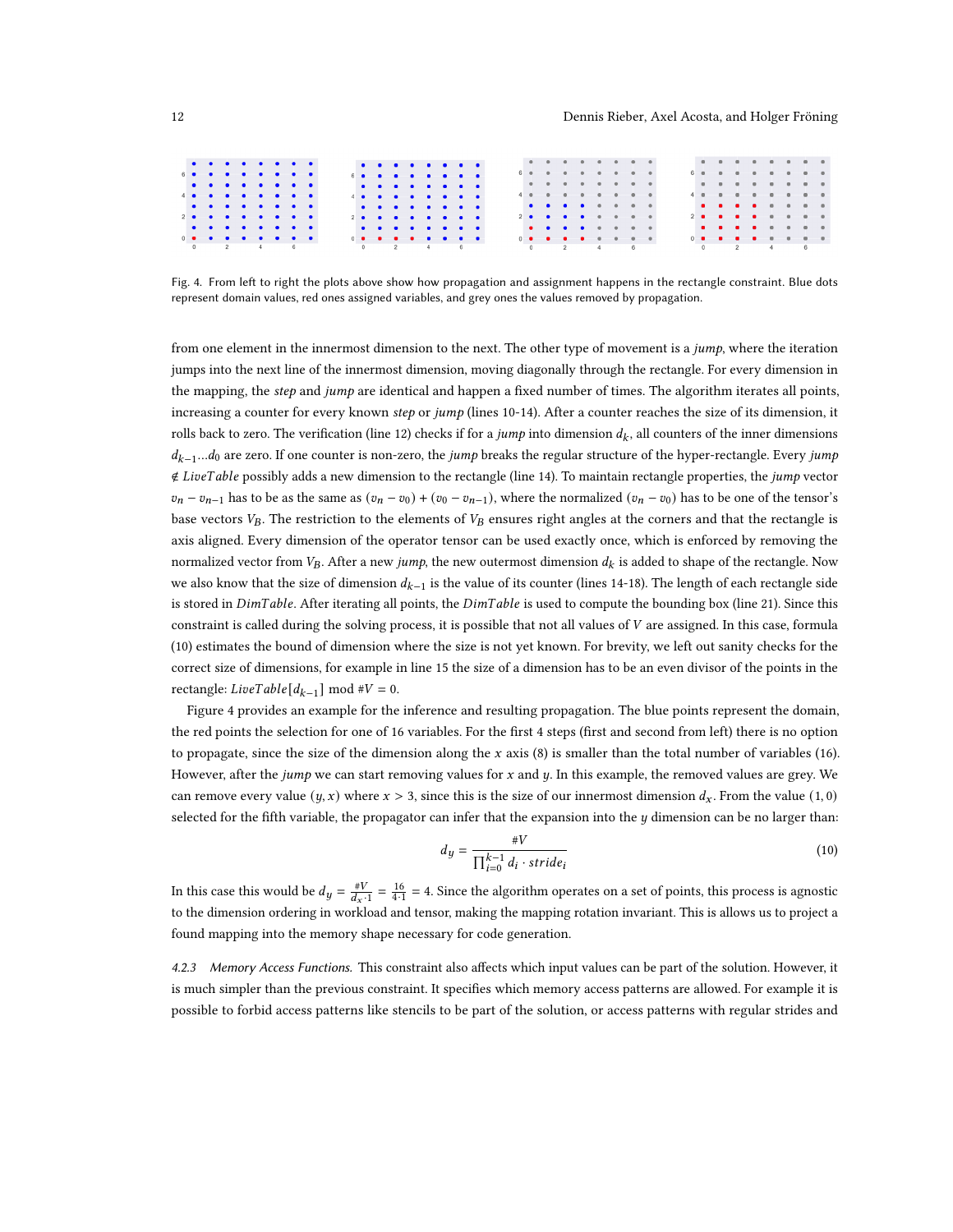offsets. For this work we implemented a simple check for linear memory access. It computes if inputs assigned from the operators are all in dimensions with a single iterator and a constant stride. However, the polyhedral model allows for much more powerful memory analysis, if necessary.

4.2.4 Padding. To support a wider range of workloads zero-padding can be added to individual dimensions of the iteration domain. This happens when either a) an individual dimension is below a specified threshold or b) the dimension is not an even divisor of dimensions in the hardware intrinsic. This gives the CSP solver more freedom in terms of the search and possible candidates. By penalizing padding in the later candidate selection, solutions with unnecessary padding are discarded early.

#### 4.3 Branching Strategies

The previous sections described how the problem is modelled in CP, now we will discuss the search used in the actual solving process. Variable and value selection strategies determine how the problem space is explored by determining which variable is assigned a value next. To better fit the underlying problem the strategies can be customized. To reduce the amount of choices necessary during branching it is desirable to trigger as much propagation as possible with every assignment, such that every domain gets subsumed as early as possible.

We use a variable selection strategy based on groups of node types in  $G_i$ . From the example in figure [1d,](#page-6-0) all multiplications are in group  $q_*$ . Changing the order of groups can result in varying degrees of propagation. When starting with a group of input nodes, less propagation is possible due to the non-functional relations to their consuming nodes. Starting with  $q_*$ , every node assigned a value automatically propagates to its inputs as well as to the following add operation. Our implementation currently begins with the output variables and propagates backwards through the DFG, which proved to be a robust heuristic for short solver runtimes. The value selection strategy implements a lexicographic search through the domain.

## 4.4 Candidate Selection

Padding and other data transformations necessary for an embedding can create an overhead in the number of multiplyaccumulate operations (MAC) and data movement. We add an optimization term to the constraint problem, minimizing the MAC and data movement overhead  $O_{MAC}$  and  $O_{Data}$ , compared to the theoretical minimum:

$$
O_{MAC} = MAC_{Total} - MAC_{min} \qquad O_{Data} = Data\ movement_{Total} - Data\ movement_{min}
$$

In our work, we used the number of tensor elements for the data movement computation, not the absolute size. When treating  $O_{MAC}$  and  $O_{Data}$  as elements of a vector  $\vec{\sigma} = [O_{MAC}, O_{Data}]^T$ , the CSP optimizes the term  $min(||\vec{\sigma} \cdot \vec{\mathbf{w}}||)$ , where  $\vec{w}$  is a user-defined weight vector. It can be used shift the impact of the overheads on the candidate selection, depending on the on the used hardware and technology. This eliminates solutions with padding or other overheads, when possible.

# <span id="page-12-0"></span>5 VALIDATION EXPERIMENTS

In this section we validate our approach against TVM on a series of convolutional workloads. To allow for direct comparisons, we only allow embeddings and program rewrites equivalent to ones used by TVM. This is also in line with the reported abilities of UNIT [\[35\]](#page-24-1), LIFT [\[21,](#page-23-2) [31\]](#page-23-3) and ISAMIR [\[30\]](#page-23-1). Numerical correctness in all experiments is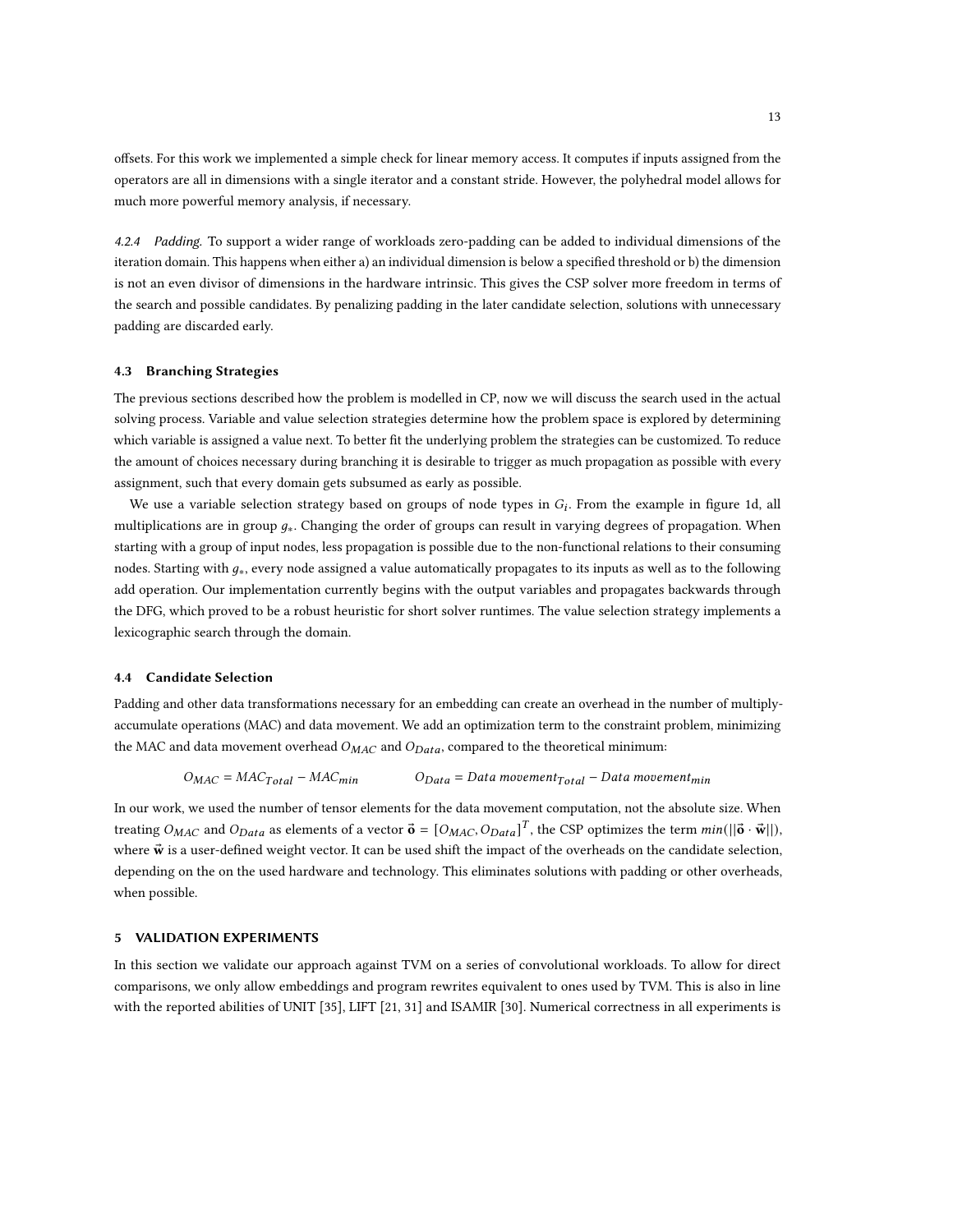<span id="page-13-1"></span>

Fig. 5. 2D Convolution and the reference GEMM implementation

ensured by comparing the results of our approach with the reference implementations. Since all operands and results are quantized to int8, we observed no issues with floating-point associativity.

#### 5.1 Experimental Setup

The evaluation is performed on VTA [\[22\]](#page-23-7), a hardware accelerator providing a matrix-multiply (GEMM) instruction with a corresponding processing unit, as well a vector unit for activation and scaling tasks. The hardware is instantiated on a Zynq Ultrascale+ FPGA. We use the default configuration provided by the authors with a 256kbyte weight buffer, a 128kbyte data buffer and a GEMM core with 8bit multiplications and 32bit accumulation. The GEMM unit computes  $C_{xy}$ + =  $A_{xz} \cdot B_{zy}^T$  with  $(x, y, z)$  = (1, 16, 16) and its result can be processed by a vector-scalar unit for activation and quantization operations. Notice that matrix operand B is transposed. The hardware has a load/store direct-memory access (DMA) unit for independent memory accesses of matrix operands. It can read and write full 2D operand matrices stored consecutively in memory.

Evaluation workloads are from the Baidu DeepBench Inference Benchmark Suite $^4$  $^4$ , providing 108 convolution operators from a range of domains, like image and speech processing. Twelve convolutions cannot be executed on the VTA accelerator without additional zero padding. Section [6](#page-16-0) will discuss possible solutions for this problem in detail. Furthermore, 28 layers in the convolution benchmark cannot be processed by GeCode, the solver we implemented our approach in. It uses the default  $C++int$  data type representation of the used compiler, which is 32 bits in our case. Large convolutions can yield domains substantially larger than this limit. Additional 6 layers caused various errors in the TVM compiler, like a VTA instruction buffer overflow. This leaves 62 layers to benchmark.

The conv2d reference embedding of TVM maps the three axes  $x, y, z$  of the GEMM unit statically to the batch  $n = x$ , output channel  $oc = y$  and input channel  $ic = z$  dimensions of the convolution. Each of these dimensions is split and moved to be the innermost dimensions of the *input, weight* and *out* tensors. This process is specified in a static template, applying the necessary transformations during code generation. Figure [5](#page-13-1) shows the loop and data layout transformations for a convolution with a 2D memory tiling, where each tile is a matrix operand that can be loaded/stored by the DMA. Step 1 is the baseline conv2d. The loops and tensor are tiled as explained before (fig. [5,](#page-13-1) step 2). The resulting implementation reorders  $n_i$ ,  $oc_i$ ,  $ic_i$  to be the innermost loops. These loops are then replaced by a call to the GEMM instruction. The DMA load and store operations are then placed around the operation to continuously

<span id="page-13-0"></span><sup>4</sup>[https://github.com/baidu-research/DeepBench,](https://github.com/baidu-research/DeepBench) accessed 01.2021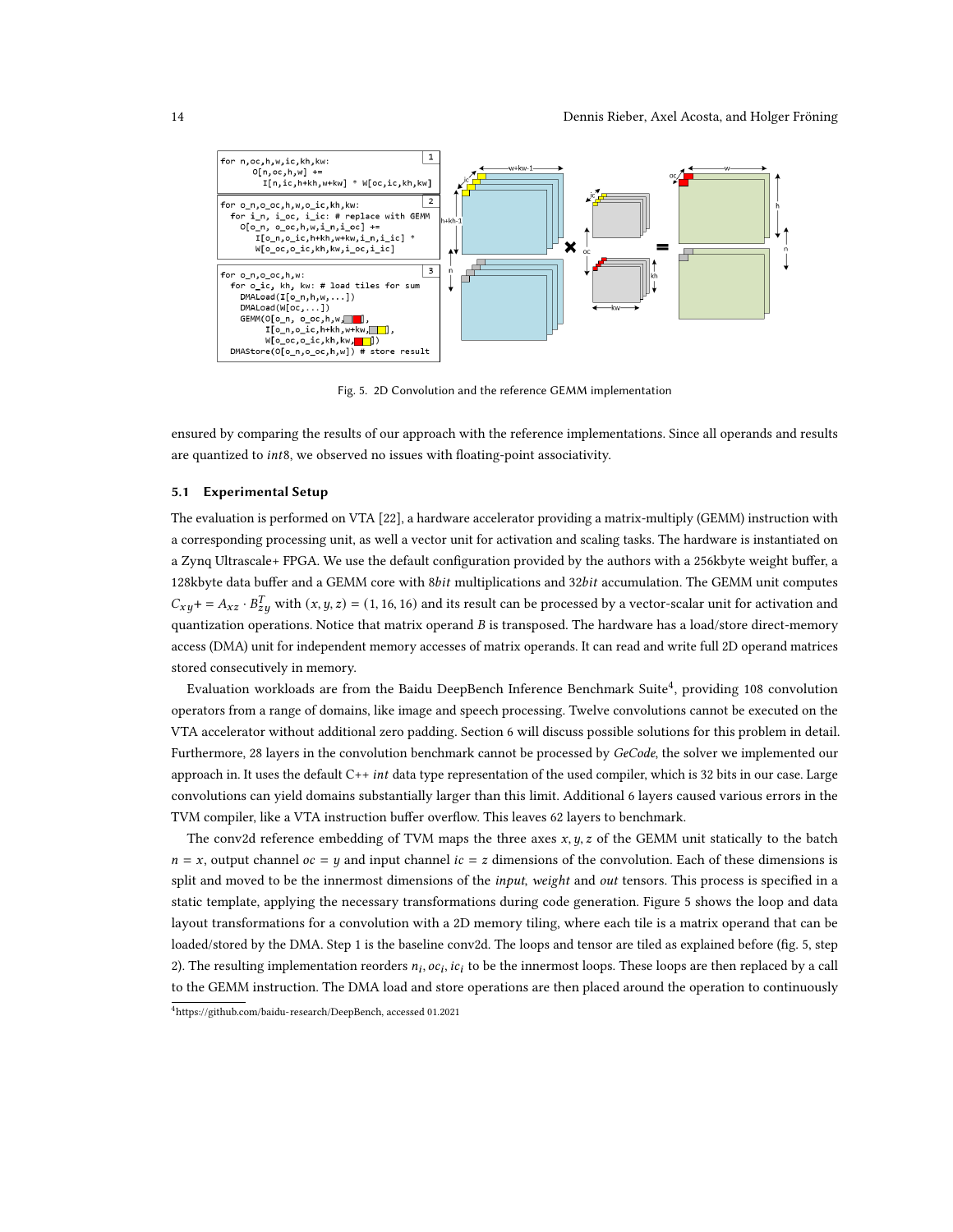load values until an output segment is complete (Figure [5](#page-13-1) step 3). The TVM convolution implementation expects a NCHW data layout. Implementing other workloads follows a similar pattern – input and output dimensions are tiled into matrices and moved to the inside.

When TVM encounters an operator that can be accelerated by the hardware, the implementation is handled by the specified deployment strategy. A strategy implements the operator optimized for the target in TVM's IR. We build on TVM's code generation for VTA by integrating our approach into VTA's deployment strategy. It generates the instruction DFG  $G_i$  based on the hardware configuration. From there it formulates the constraint program as explained in section [4.](#page-8-0) The nodes of  $G_i$  become the variables, the operator's dynamic instance sets the domain. We use the following constraints to generate mappings similar to the reference :

- subgraph isomorphism: Match the dataflow of the GEMM instruction. This is the central constraint of the embedding problem.
- hyper-rectangle: Ensure all input and output elements are mapped into an axis aligned shape. This allows simpler memory transformations based on transpose and reshape operations.
- allDiff: Prevent the same dynamic execution instance from appearing multiple times in the same instruction call.
- fixed origin: The first match of all input and output tensors is fixed to the origin of the respective domain.
- dense: No input or output tensor is allowed to have a stride in any dimension.
- linear memory access: Only allow matches in workload dimensions with a linear memory access. This excludes, for example, strides and stencil patterns.

We can use this constraint program to attempt to embed the VTA instruction into any workload, not just convolutions. The solver produces a list of tuples, describing how each operation and data element in  $G_i$  maps to a node in  $G_0$ . The regularity of DNN workloads like convolutions allows us to extrapolate an implementation from this information. In the solution, the variables associated with the input and output values are evaluated to compute which dimension of the instruction is matched to which dimension in the workload and what the tiling factors are. For VTA, the code generation is then straight forward. The matched dimensions are tiled by the determined factors and moved to be the innermost dimensions and loops are reordered in the same fashion. These transformations are necessary to embed the GEMM instruction. Loops and tensor dimensions not part of the embedding are free to be transformed for further performance optimization. These optimizations include loop tiling, ordering or fusion. AutoTVM is used to automatically determine the best optimization parameters for every conv2d layer. Finally, code with embedded instructions is generated by TVM's VTA programming tool flow.

We validate our approach by comparing the performance of a micro-benchmark with the TVM reference implementation. The benchmark performs tensor packing, convolution, activation and tensor unpacking. It is implemented as a Relay [\[28\]](#page-23-8) program. Packing and unpacking are performed by the ARM host CPU on the Zynq board. For the convolution operator, the TVM reference uses an expert-made implementation template that specifies which memory and loop transformations are necessary, as shown in Figure [5.](#page-13-1) This template expects a NCHW tensor layout. Our method automatically generates TVM code based on the found embedding and a specified target memory layout. As intended by the constraint program design, the implementation found by our solvers maps the instruction dimensions to the same workload dimensions as the reference. From this, a Relay program for the tensor packing is generated automatically. Both the reference and our generated solutions use AutoTVM to optimize performance. To ensure comparability, both versions use the same tiling configuration found by AutoTVM.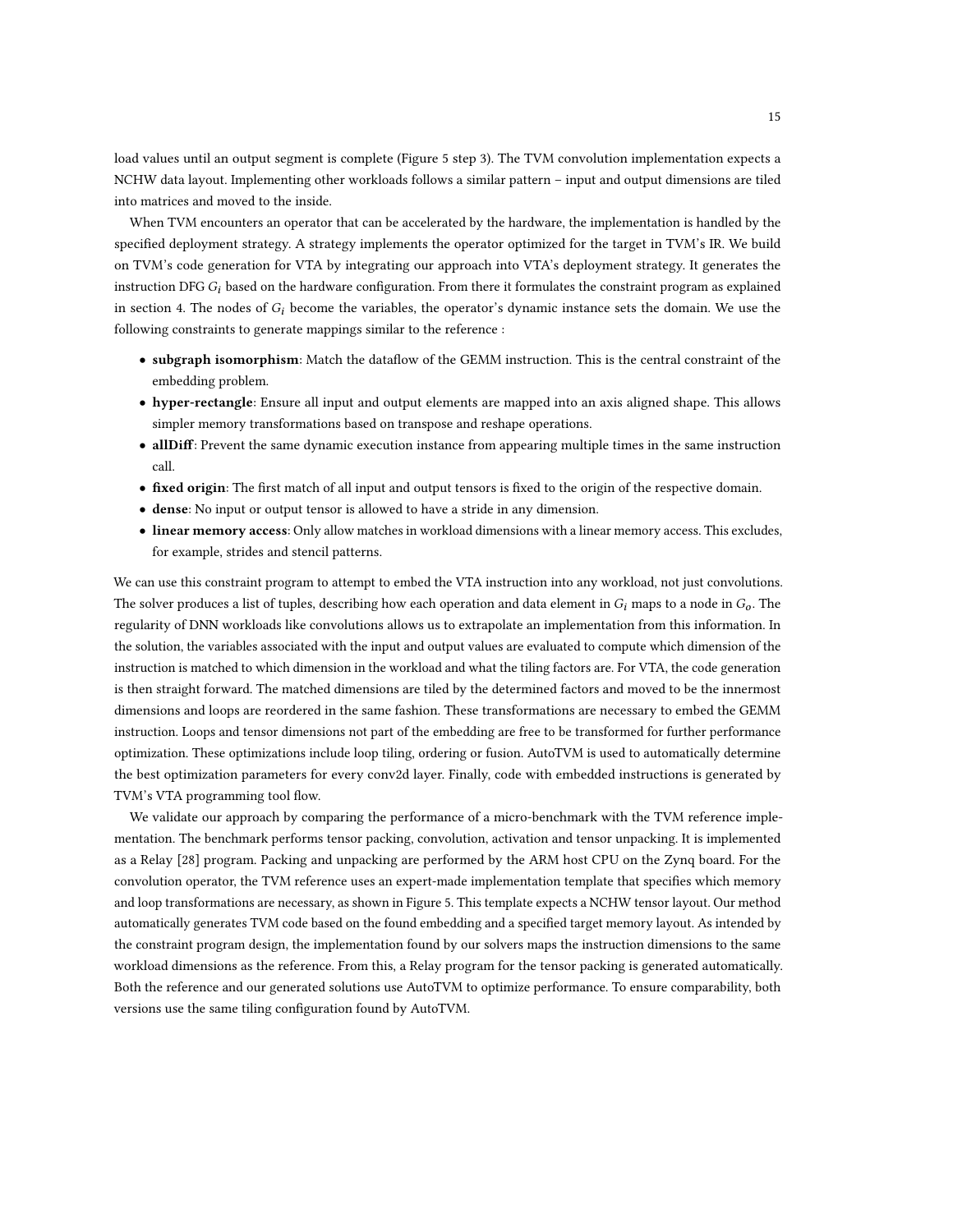<span id="page-15-0"></span>

Fig. 6. Speed-up as ratio of time of the TVM reference to time of this work, for the conv2d layers of the Baidu DeepBench Inference Benchmark. The grey envelope and dashed blue lines are the normalized standard deviation over the reference and this work, respectively. Results show that the baseline of this work based on strict mapping and standard NCHW data layout is of comparable performance to the TVM reference, with all but two layers being inside one standard deviation of the reference.



Fig. 7. Speed-up as ratio of time of TVM reference (NCHW) to time for a generated NHWC data layout, for the conv2d layers of the Baidu DeepBench Inference Benchmark. Except for four layers, results demonstrate consistent performance advantages and thus indicate the potential of flexible code generation for DNN operators.

Our tool achieved performance competitive with the TVM reference, as demonstrated in Figure [6.](#page-15-0) After a warm-up, we averaged over 200 measurements for each layer. Across the benchmark, all but two layers perform within the reference's standard deviation ( $\sigma$ ) envelope. The mean  $\sigma$  is 26ms for the reference as well as our solution. The absolute differences between the two approaches range from 0.1ms to 90ms. These results show that our approach can compete with existing, expert-made implementations for a hardware accelerator target.

# 5.2 Dynamic Data Layout

Dynamically changing the tensor layout of a DNN for global performance optimization, such as changing from NCHW to NHWC, for instance, is a topic of interest and already supported some by existing tools [\[38\]](#page-24-0)[\[20\]](#page-23-20). However, for accelerators like VTA, only some of the dimensions are free to be rearranged, as the packed, innermost dimensions are necessary for the embedding. Since the solver determines which dimensions are necessary, and thus which ones are free, the memory layout of the free dimensions can be changed during code generation.

We demonstrate this by generating code for the NHWC format, including code for tensor packing and unpacking. Figure [7](#page-15-0) compares the results of this experiment to the TVM reference, based on NCHW. Over all layers of the tested micro benchmark, the reference outperforms NHWC in only four cases. This effect correlates with the ratio between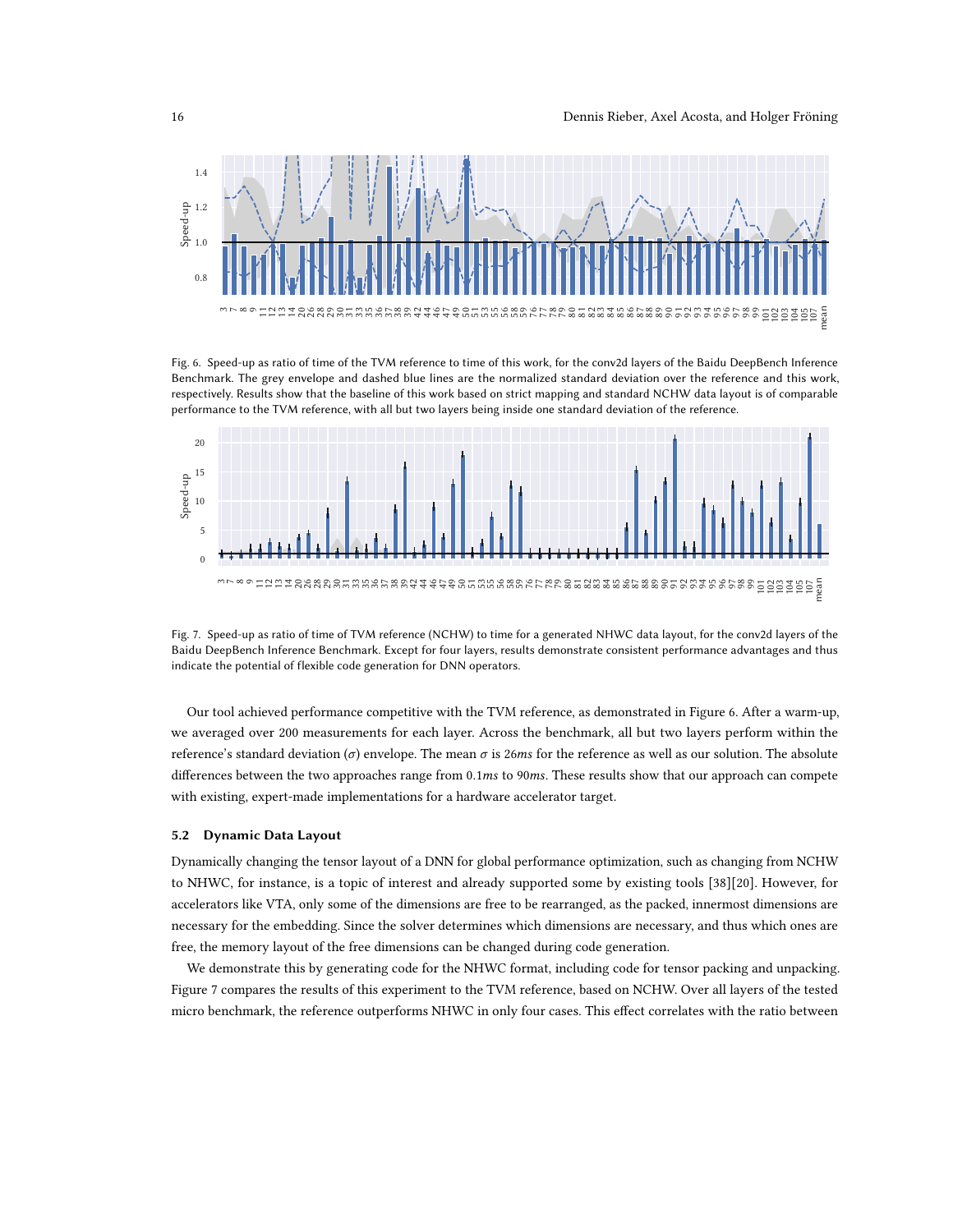<span id="page-16-1"></span>Table 2. Data layout rewrites for dynamic convolution strategy generation. The order and implementation of rewrites is manually defined for specific hardware targets and workloads. Stencil unroll and image pack are mutually exclusive per mapped dimension, which is ensured by the CSP. The hardware intrinsic dimension is  $d$ , workloads dimensions are  $n$ ,  $i$  and  $k$ .  $s$  is the extend of  $d$  in  $n$  or  $i$ . The notation  $d_e$  is the access to element  $e$  in  $d$ .

|   | Order Strategy | Feature                                                                                        | Data Layout                              | <b>Access Function</b>                    |
|---|----------------|------------------------------------------------------------------------------------------------|------------------------------------------|-------------------------------------------|
|   | Stencil Unroll | $d_e \cap d_{e+1} \neq \emptyset \wedge stride = 1$                                            | $[N, I] \Rightarrow [N, I, K]$           | $[n, i+k] \Rightarrow [n, i, k]$          |
|   | Image Pack     | $d_e \cap d_{e+1} = \emptyset \wedge stride > 1 \quad [N, I] \Rightarrow [N * s, \frac{I}{s}]$ |                                          | $[n, i+k] \Rightarrow [n, i+k]$           |
|   | Pad            | $d = i i\%split \neq 0$                                                                        | $[N, I] \Rightarrow [N, I + pad]$        | $[n, i] \Rightarrow [n, i]$               |
| 3 | Split          | $d = i i\%split = 0$                                                                           | $[N, I] \Rightarrow [N, \frac{I}{s}, s]$ | $[n, i] \Rightarrow [n, i_{out}, i_{in}]$ |
| 4 | Reorder        | <hardware specific=""></hardware>                                                              | $[N, I] \Rightarrow [I, N]$              | $[n, i] \Rightarrow [i, n]$               |
|   | Fuse           | $d = (i, j)$                                                                                   | $[N, I] \Rightarrow [N \cdot I]$         | $[n, i] \Rightarrow [f_{ni}]$             |

channels and image size, as layers with larger channels show better performance in the NHWC layout. This can be explained with the data movement during the layout transformation. The packing moves data from the ic and oc to be the innermost tensor dimension. When dimensions are closer to their target position, the read access has less stride, yielding better CPU cache utilization.

### <span id="page-16-0"></span>6 CASE STUDIES ON DYNAMIC STRATEGY GENERATION

In the previous section we demonstrated that our approach can achieve performance competitive to the existing reference, without having to specify a data layout manually. This section explores scenarios where static strategies can become inefficient due to mismatches between hardware instrisic and deployment strategy and how dynamic rewrite strategies based on embedding results help improve latency and data movement. The first scenarios explores workload variations like dilated or low-channel convolutions. The second seconario is concerned with processing element changes and how they influence the deployment. In all experiments we used a weight vector of  $\vec{\textbf{w}} = [1, 1]^T$  in the candidate selection.

Relay functions implement all required rewrites prior to the workload. The function unrolling stencils uses 'relay.take()', a gather operation copying values in an index list, as no direct im2col operator is available in Relay. All rewrites are specified in table [2.](#page-16-1)

#### 6.1 Low-Channel and Dilated Convolutions

In the previous sections, twelve convolution layers in the benchmark could not be executed on the VTA without zero padding the ic dimension. We will refer to them as "low-channel" convolutions. Depth-wise convolutions pose a similar problem to VTA, as they also lack the necessary number of input channels. To this set of workloads we added two dilated convolutions.

As explained in section [5,](#page-12-0) the *ic* dimension is split with a factor the size of dimension z in the instruction. If  $ic < z$ , padding ic with  $ic - z$  additional elements is necessary to generate code. However, padding results in lower utilization and larger tensors. Dilated convolutions are processed as by packing the original image and process it as independet dense covolution before interleaving the data back into the original shape. As a reference, we use a stencil that is blown up with zeros to match the dilated access pattern. For the evaluation, we selected the five best implementations based on the selection metric in section [4](#page-8-0) as candidates for auto tuning.

Tables [3](#page-17-0) and [4](#page-17-1) show the performance of solutions found by our solver regarding overall time for operator and transformation and the memory footprint. All is reported relative to a naive padding strategy. Memory transformations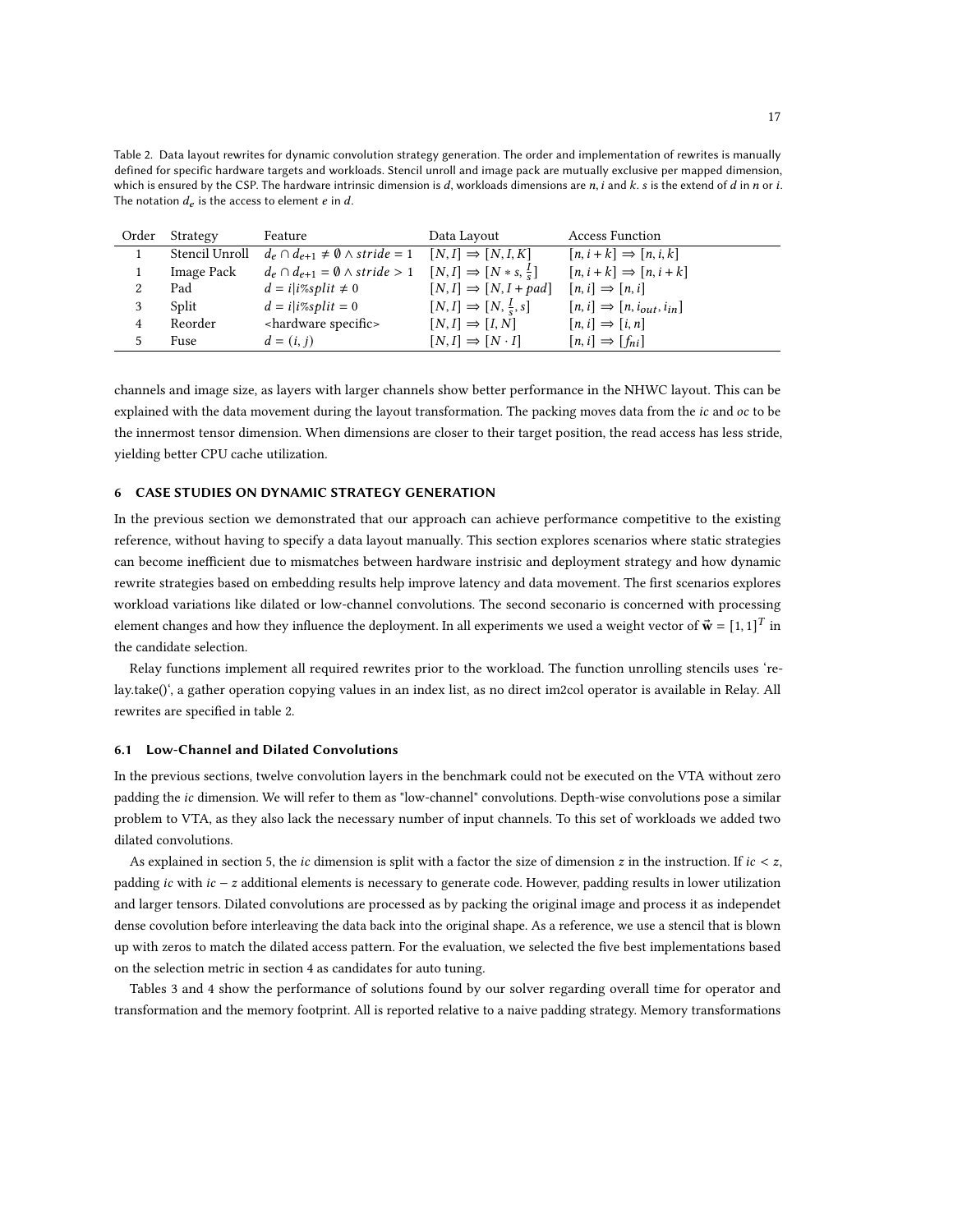<span id="page-17-0"></span>Table 3. Generated implementations with the best combined performance, i.e. time for transformation and operator. All numbers are reported relative to the TVM reference with padding.

|                                     |          | Op.              | Transf.        |                 | Combined                 |                | Memory         |                 |
|-------------------------------------|----------|------------------|----------------|-----------------|--------------------------|----------------|----------------|-----------------|
| Data, Weight, Pad, Stride           | Dilation | S                | S              | S               | $\sigma$                 | Data           | Weights        | Tot.            |
| (1, 700, 161, 1)(32, 1, 20, 5)0,2   | 1        | $\times$ 117.697 | $\times 0.095$ | $\times$ 48.089 | 17.998                   | $\times$ 2.330 | $\times 0.100$ | $\times$ 2.268  |
| (2, 700, 161, 1)(32, 1, 20, 5)0,2   |          | $\times$ 104.199 | $\times 0.070$ | $\times$ 35.411 | 14.042                   | $\times$ 2.330 | $\times 0.100$ | $\times$ 2.299  |
| (4, 700, 161, 1)(32, 1, 20, 5)0,2   |          | $\times$ 170.802 | $\times 0.020$ | $\times$ 27.686 | 10.109                   | $\times 0.974$ | $\times 0.100$ | $\times 0.968$  |
| (1, 480, 48, 1)(16, 1, 3, 3)1,1     | 1        | $\times$ 1.139   | $\times 0.038$ | $\times$ 0.272  | 0.080                    | $\times 0.977$ | $\times 0.111$ | $\times$ 0.972  |
| (1, 108, 108, 3)(64, 3, 3, 3)1,2    |          | $\times$ 1.485   | $\times 0.053$ | $\times 0.618$  | 0.153                    | $\times1.000$  | $\times 0.444$ | $\times 0.974$  |
| (1, 224, 224, 3)(64, 3, 3, 3)1,1    |          | $\times1.023$    | $\times$ 0.037 | $\times$ 0.466  | 0.126                    | $\times1.004$  | $\times 0.444$ | $\times$ 0.998  |
| (2, 224, 224, 3)(64, 3, 3, 3)1,1    |          | $\times$ 1.193   | $\times 0.013$ | $\times 0.244$  | 0.058                    | $\times$ 3.964 | $\times 0.444$ | $\times$ 3.944  |
| (1, 224, 224, 3)(64, 3, 7, 7)3,2    |          | $\times$ 10.793  | $\times 0.053$ | $\times1.137$   | 0.301                    | $\times 0.513$ | $\times$ 0.327 | $\times 0.502$  |
| (2, 224, 224, 3)(64, 3, 7, 7)3,2    | 1        | $\times$ 3.310   | $\times 0.046$ | $\times 0.876$  | 0.213                    | $\times 0.513$ | $\times$ 0.327 | $\times 0.508$  |
| (1, 151, 40, 1)(32, 1, 20, 5)8,2    | 1        | $\times$ 13.599  | $\times 0.463$ | $\times 6.973$  | 2.474                    | $\times$ 0.786 | $\times 0.100$ | $\times 0.549$  |
| (1, 700, 161, 1)(64, 1, 5, 5)1,2    |          | $\times$ 11.338  | $\times 0.089$ | $\times$ 3.380  | 1.046                    | $\times$ 0.963 | $\times 0.160$ | $\times$ 0.952  |
| (2, 700, 161, 1)(64, 1, 5, 5)1,2    |          | $\times$ 11.355  | $\times 0.066$ | $\times$ 2.737  | 0.904                    | $\times$ 0.963 | $\times 0.160$ | $\times 0.958$  |
| (1, 18, 18, 304)(448, 304, 3, 3)0,1 | 2        | $\times$ 2.550   | $\times$ 0.139 | $\times$ 1.829  | $\overline{\phantom{m}}$ | $\times1.0$    | $\times 0.360$ | $\times 0.378$  |
| (1, 72, 72, 208)(304, 208, 3, 3)0,1 | 4        | $\times$ 23.770  | $\times$ 0.486 | $\times$ 18.369 | $\overline{\phantom{a}}$ | $\times1.0$    | $\times 0.074$ | $\times$ 0.189  |
| Geo Mean                            |          | $\times 8.788$   | $\times$ 0.069 | $\times$ 2.813  |                          | x1.121         | $\times 0.188$ | $\times 0.0882$ |

<sup>a</sup> Operator, <sup>b</sup> Transformation, <sup>c</sup> Speed-up, <sup>d</sup> Total

<span id="page-17-1"></span>Table 4. Generated implementations with the smallest memory footprint. All numbers are reported relative to the TVM reference with padding.

|                                     |          | Op.              | Transf.        | Combined        | Memory         |                |                |                   |
|-------------------------------------|----------|------------------|----------------|-----------------|----------------|----------------|----------------|-------------------|
| Data, Weight, Pad, Stride           | Dilation | S                | S              | S               | Data           | Weights        | Tot.           | $\sigma$          |
| (1, 700, 161, 1)(32, 1, 20, 5)0,2   | 1        | ×116.952         | $\times 0.049$ | $\times$ 30.692 | $\times 0.974$ | $\times 0.160$ | $\times$ 0.952 | 0.650             |
| (2, 700, 161, 1)(32, 1, 20, 5)0,2   | 1        | $\times$ 103.393 | $\times 0.047$ | $\times$ 26.665 | $\times 0.974$ | $\times 0.160$ | $\times 0.963$ | 0.655             |
| (4, 700, 161, 1)(32, 1, 20, 5)0,2   | 1        | $\times$ 170.802 | $\times 0.020$ | $\times$ 27.686 | $\times 0.974$ | $\times 0.100$ | $\times 0.968$ | 0.622             |
| (1, 480, 48, 1)(16, 1, 3, 3)1,1     | 1        | $\times$ 1.139   | $\times$ 0.038 | $\times 0.272$  | $\times$ 0.977 | $\times 0.111$ | $\times$ 0.972 | 0.694             |
| (1, 108, 108, 3)(64, 3, 3, 3)1,2    | 1        | $\times$ 1.398   | $\times 0.046$ | $\times 0.558$  | $\times 0.509$ | $\times 0.444$ | $\times 0.506$ | 0.774             |
| (1, 224, 224, 3)(64, 3, 3, 3)1,1    | 1        | $\times1.023$    | $\times$ 0.037 | $\times 0.466$  | $\times1.004$  | $\times 0.444$ | $\times$ 0.998 | 1.061             |
| (2, 224, 224, 3)(64, 3, 3, 3)1,1    | 1        | $\times 0.201$   | $\times$ 0.037 | $\times 0.168$  | $\times1.004$  | $\times 0.444$ | $\times1.001$  | 1.181             |
| (1, 224, 224, 3)(64, 3, 7, 7)3,2    | 1        | $\times$ 10.793  | $\times$ 0.053 | $\times$ 1.137  | $\times$ 0.513 | $\times$ 0.327 | $\times 0.502$ | 1.138             |
| (2, 224, 224, 3)(64, 3, 7, 7)3,2    | 1        | $\times$ 3.310   | $\times 0.046$ | $\times 0.876$  | $\times$ 0.513 | $\times$ 0.327 | $\times 0.508$ | 1.098             |
| (1, 151, 40, 1)(32, 1, 20, 5)8,2    |          | $\times$ 3.041   | $\times 0.242$ | $\times$ 2.191  | $\times 0.352$ | $\times 0.160$ | $\times$ 0.286 | 1.145             |
| (1, 700, 161, 1)(64, 1, 5, 5)1,2    |          | $\times$ 11.329  | $\times$ 0.023 | $\times$ 1.112  | $\times$ 0.963 | $\times 0.160$ | $\times$ 0.952 | 1.127             |
| (2, 700, 161, 1)(64, 1, 5, 5)1,2    | 1        | $\times1.816$    | $\times 0.015$ | $\times$ 0.569  | $\times$ 0.963 | $\times 0.160$ | $\times 0.958$ | 1.105             |
| (1, 18, 18, 304)(448, 304, 3, 3)0,1 | 2        | $\times2.550$    | $\times 0.139$ | $\times1.829$   | $\times1.0$    | $\times 0.360$ | $\times 0.378$ |                   |
| (1, 72, 72, 208)(304, 208, 3, 3)0,1 | 4        | $\times$ 23.770  | $\times$ 0.486 | $\times$ 18.369 | $\times1.0$    | $\times 0.074$ | $\times$ 0.189 | $\qquad \qquad -$ |
| Geo Mean                            |          | $\times6.068$    | $\times$ 0.053 | $\times$ 1.938  | $\times$ 0.765 | $\times 0.209$ | $\times 0.643$ |                   |

and operator speed-ups are reported individually and combined. We report no variance for dilated workloads, since only a single implementation was found, respectively. This overview shows that is possible to improve memory footprint and overall performance, but often not at the same time. Therefore, optimizing for another objective often leads to a different implementation. A more detailed view reveals that the trade-offs between the implementations we generated versus simple padding are complex and need detailed consideration for individual cases.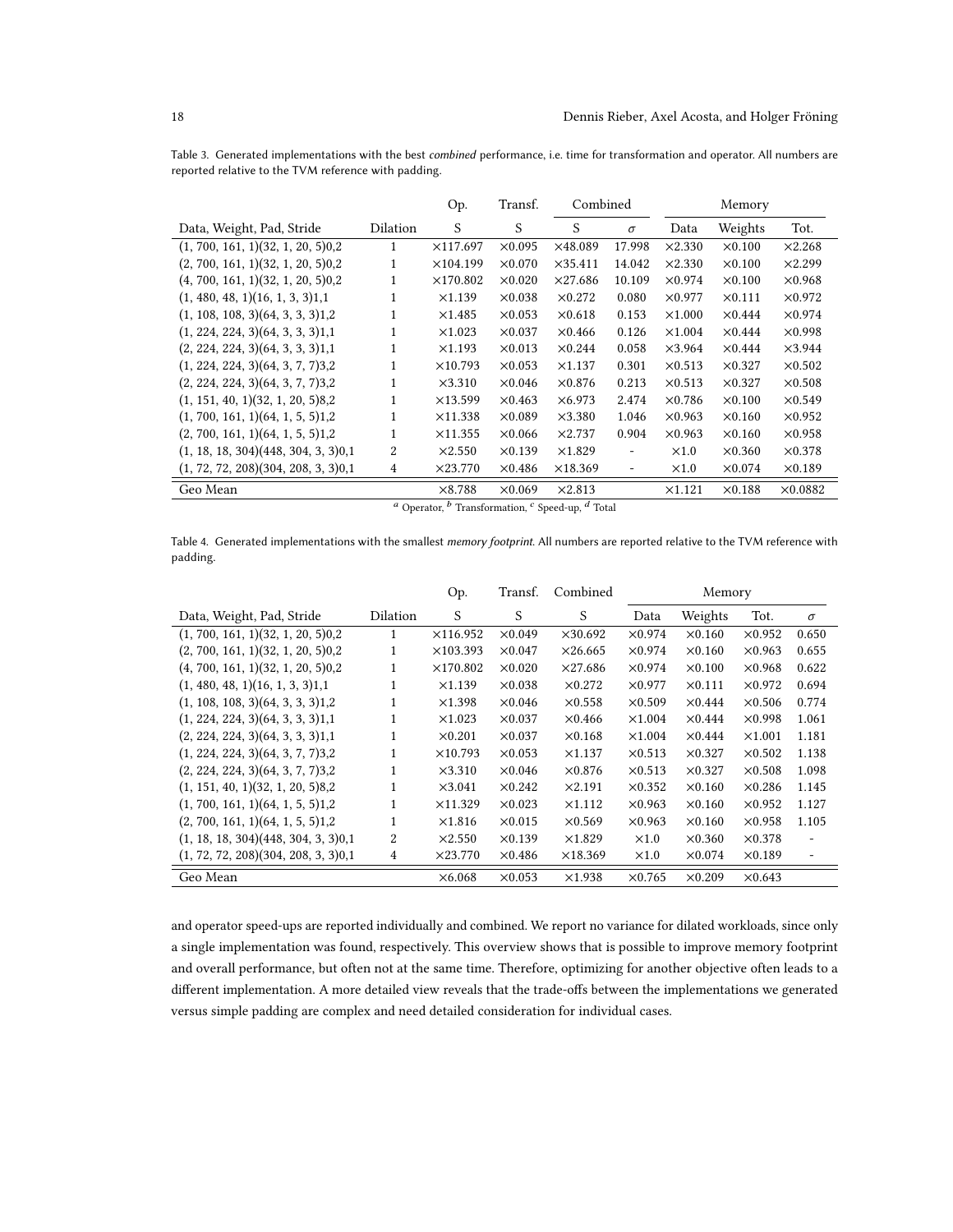One of the main drivers of better inference performance is an effective hardware utilization, controlled by the padding. The largest speed-ups are achieved in layers with  $ic = 1$ . For  $ic < z$ , only  $\frac{ic}{z} \cdot (h \cdot w)$  elements in the input image meaningfully contribute to the result. This drives down the effective utilization of the hardware and gives our approach the advantage.

However, padding in ic and the resulting change in the number of operations alone does not give the full picture when discussing performance. Computing the number of operations in a convolution is the product of all its loops. Since the reference only pads the *ic* dimension, the maximal possible factor increasing the number of operations is 16 with our VTA instance. This does not explain the extreme speed-ups in the layers 0-2. Increasing ic does not only increase the size of the data tensor, but also generates larger weight tensors. In layers 0-2 and 7-11 the padding creates weight tensors that exceed the capacity of the accelerator's on-chip weight buffer. Implementations generated with our approach mainly affect the size of the data tensor, so the accelerator can hold the full weight tensor in the on-chip buffer. This effect is less pronounced for the input images, since, except for layer 9, they always exceed the buffer capacity. Ultimately, this also explains why layers with memory footprints equal or larger than the reference with padding still perform better. There is no competition for memory bandwidth capacity by weight transfers. This means data is loaded faster and results are written sooner, which in turn clears the partial result buffer quicker.

Due to the effect of the weight buffer, the data memory footprint is almost negligible for the performance in the overall system. While the stencil unrolling produces data tensors exceeding the padded tensors by factors of up to  $\times$ 2.299 or 4.6Mbyte, the same implementations can also provide a speed-up of up to  $\times$ 104, or 663ms, versus the reference. In layers 7 and 9, the best operator performance is not achieved by the implementations with the smallest data footprint. Comparing tables [3](#page-17-0) and [4,](#page-17-1) we see that the final size of the weight buffer is also not directly correlated with performance of the memory transformation operation. The implementations with lowest footprint are rarely the fastest ones.

Generally, the size of the data footprint does not directly relate to the operator performance or transformation performance. We believe that the expanding of the stencils causes this. For example in layer 0 the data footprints between different solutions found by our solver differ by factor of up to ×2.865, or by 3.2Mbyte, the inference performance difference is only  $\times$ 1.672, or 2.5ms.

The dialted convolutions perform reasonably better than the orignal with blown up stencils, even considering the relatively expense pre- and post processing of the data. Similar to the low-channel workloads, a main benefit of this method the reduction in weight buffer pressure. The weights are not artificially inflated, reducing the necessary data movement and improve the data reuse.

Our memory transformations are between  $1ms$  and  $60ms$  for most implementations. The simple padding + blocking of the reference is usually one to two orders of magnitude faster. There are two reasons for poor performance. First, the 'gather' index list takes up cache space and bandwidth that could be utilized for data in the stencil unrolling. Second, it does not consider cache locality effects during the linear list traversal. This makes further discussion of the memory transformation performance moot.

#### 6.2 Hardware Intrinsic Variation

In this scenario we change the VTA hardware architecture from an *i*, *j*,  $k = 1 \times 16 \times 16$  to a  $8 \times 8 \times 8$  GEMM. This improves the data reuse and increases arithmetic intensity. As long as  $i \leq n$ , the new hardware layout is no issue for embedding process. However, inference with batch size  $n = 1$  is common for many DNN use cases, so the hardware needs to support this efficiently. Now the static VTA template needs padding to deploy the workload, reducing the effective hardware utilization and increasing data movement. We compare this to dynamically generated stratgies from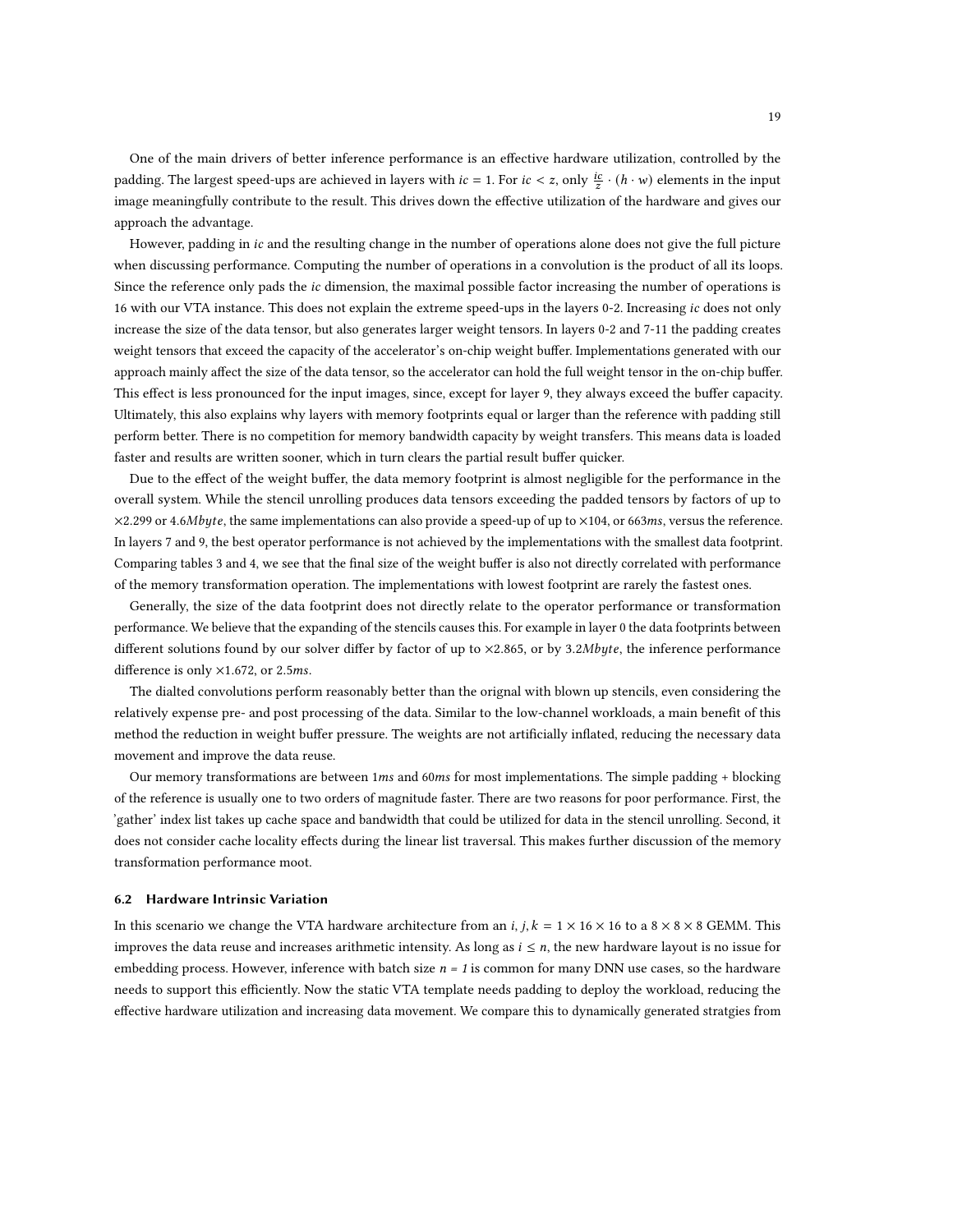|                                          | Op.            | Transf.        | Combined      |               | Memory       |               |
|------------------------------------------|----------------|----------------|---------------|---------------|--------------|---------------|
| Data, Weight, Pad, Stride                | S              | S              | S             | Data          | Weights      | Tot.          |
| $(1, 32, 8, 8)$ $(64 32, 3, 3), 1, 1$    | $\times1.60$   | $\times 0.89$  | $\times$ 1.13 | $\times 0.60$ | $\times1.00$ | $\times 0.77$ |
| (1, 32, 16, 16)(64, 32, 3, 3), 1, 1      | $\times 6.64$  | $\times$ 3.31  | $\times$ 4.27 | $\times 0.19$ | $\times1.00$ | $\times 0.33$ |
| (1, 32, 32, 32)(64, 32, 3, 3), 1, 1      | $\times$ 12.65 | $\times 6.20$  | $\times7.71$  | $\times 0.16$ | $\times1.00$ | $\times 0.21$ |
| (1, 256, 8, 8)(256, 256, 3, 3, 1, 1)     | $\times$ 3.85  | $\times$ 1.47  | $\times2.47$  | $\times 0.60$ | $\times1.00$ | $\times 0.90$ |
| $(1, 128, 16, 16)(256, 128, 3, 3), 1, 1$ | $\times$ 12.00 | $\times$ 4.42  | $\times$ 8.22 | $\times 0.19$ | $\times1.00$ | $\times 0.57$ |
| $(1, 128, 32, 32)(256, 128, 3, 3), 1, 1$ | $\times 8.04$  | $\times$ 11.93 | $\times$ 9.47 | $\times 0.16$ | $\times1.00$ | $\times 0.32$ |
| (1, 72, 56, 56)(96, 72, 1, 1), 0, 1      | $\times$ 5.62  | $\times$ 9.10  | $\times$ 8.44 | $\times 0.14$ | $\times1.00$ | $\times 0.14$ |
| (1, 256, 7, 7)(512, 256, 1, 1), 0, 1     | $\times4.60$   | $\times$ 4.12  | $\times$ 4.32 | $\times 0.22$ | $\times1.00$ | $\times 0.57$ |
| (1, 8, 224, 224)(24, 8, 3, 3), 1, 2      | $\times$ 10.27 | $\times 6.39$  | $\times 6.73$ | $\times 0.13$ | $\times1.00$ | $\times 0.13$ |
| (1, 72, 56, 56)(96, 72, 3, 3), 1, 2      | $\times 6.95$  | $\times$ 5.14  | $\times$ 5.46 | $\times 0.16$ | $\times1.00$ | $\times 0.18$ |
| Geo Mean                                 | $\times 6.26$  | $\times$ 4.21  | $\times$ 4.99 | $\times 0.21$ | $\times1.00$ | $\times 0.33$ |

<span id="page-19-0"></span>Table 5. Speedup of dynamically generated strategies relative to padding on an 8x8 VTA architecture.

the rewrite rules in table [2.](#page-16-1) A more efficient strategy is decomposing the image dimensions for dense processing into independent sub-computations and fusing them into the batch. After the computation, the result is recomposed into the final image. A drawback of this method can be the need for additional padding to enable even splitting factors. A second, popular alternative strategy is im2col. As in the previous section, we chose the top five implementations based on the selection metric in section [4](#page-8-0) as candidates for autotuning. After the optimization we selected the candidate with the best overall performance for comparison to the reference. The results are in table [5.](#page-19-0) The overall improvements for an operator range from  $\times$ 1.13 to  $\times$ 9.47, with the operator inference alone showing improvements up to  $\times$ 12.56. Except for the first, and smallest, workload, the data transformations are now also faster, ranging from ×0.89 to ×11.93. While our data layout changes are more expensive to perform, the increase in batch size makes the default transformations much more expensive, due to the large memory access strides. This is a similar effect as in the data layout experiment in section [5.](#page-12-0)

The theoretical improvement from  $n = 1$  to  $n = 8$  should be limited to 8, for the transformations as well as the execution. The geo-mean speedups in all three categories are within this limit. The most probable cause for invidividual workloads with faster inference is a weak auto-tuning result for the reference. For the two tranformations with a speedup > 8, the authors suspect microarchitectural effects. The ARM core performing the operation has a total of 1MByte of L2 cache. The inputs without padding still fits into the cache, while the padded version exceeds the capacity. But not only processing latency, also the memory footprint benefits from these measures. Through the bank we only use ×0.21 as much memory as the reference. The full factor of 8 is not achieved, since additional padding or data replication is sometimes necessary to accomodate the hardware, especially for workloads with smaller image sizes. There, the split in the image can't fully capture the parallelism needed for the batch, making padding necessary.

# 7 SEARCH ROBUSTNESS

The evaluation in sections [5](#page-12-0) and [6](#page-16-0) showed promising results on the functionality of the proposed method. It can reproduce existing implementations, applies to new workload variations and completely new implementations can be generated by relaxing the search space. However, a weak point of this method is that the complexity scales directly with the number of operations in both instruction and workload. This section will explore and discuss this issue in conjunction with the general search robustness of constraint programming systems.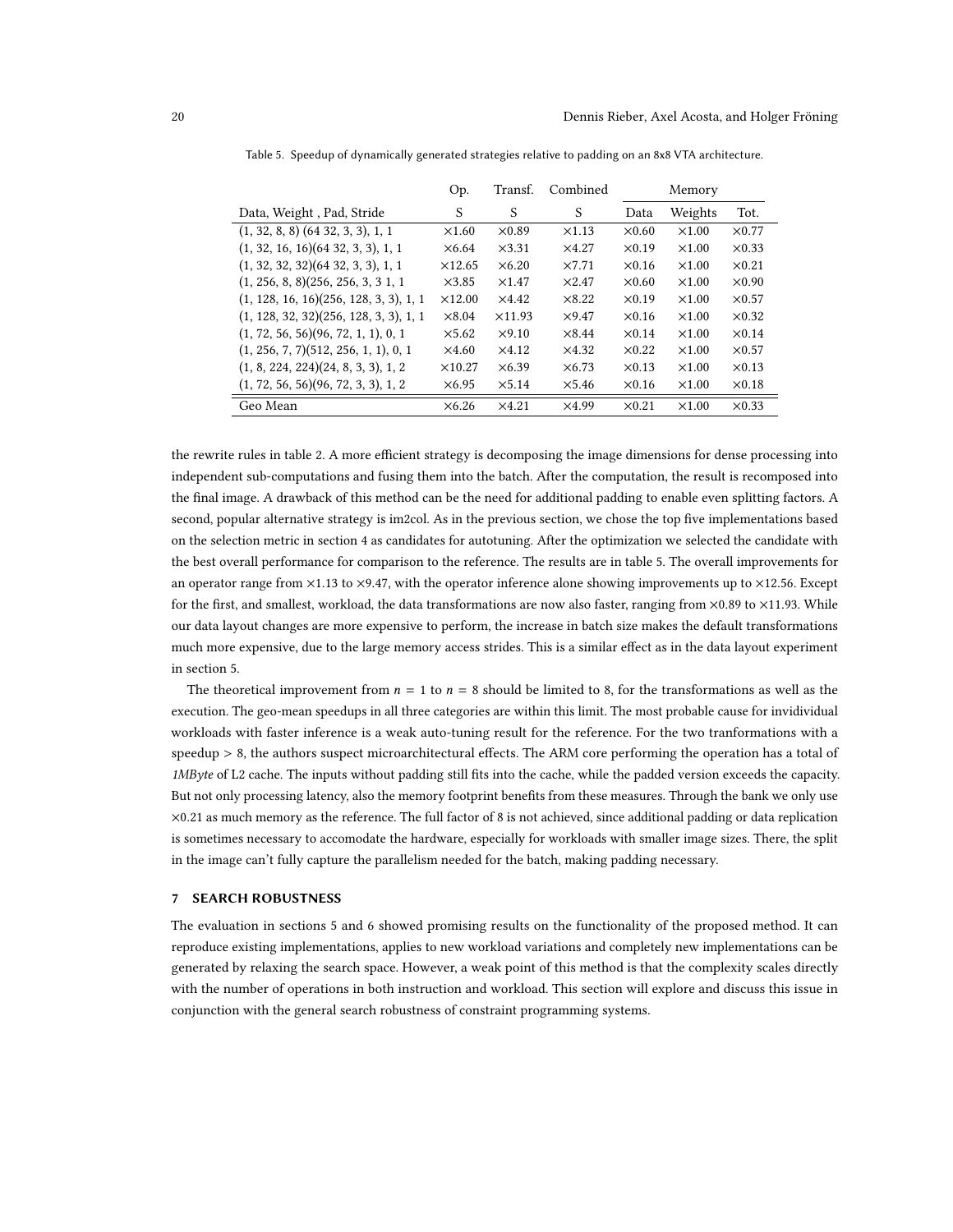<span id="page-20-0"></span>

Fig. 8. Search effort for different conv2d ic and oc channel sizes with various search strategies and domain layouts. A is asset search, B is domain size reduction. AB combines both strategies.

The performance of constraint programs for different problems is sensitive to the used search strategy. Changing strategies for value and variable selection can lead to exponential differences in runtime for the same problem statement. Our method amplifies this, as the variable count and domain sizes change for different problems and instructions. To demonstrate this, we explore how various operator layouts and search strategies for conv2d affect the effort for embedding a the VTA GEMM instruction with the strict solution space from section [5.](#page-12-0) In figure [8,](#page-20-0) the number of search tree nodes expanded by the solver is a measure for effort to find a solution. Without additional search strategies (A, B or AB) a large difference between different operator layouts and an upwards trend for all operator layouts is clearly visible. The ideal layout "HWNC" has a very low initial search effort. This is an artefact, as for small channel sizes (16 and 32), most initial value and variable selections in lexicographic order are correct. For larger layers, the effect dissipates and the upwards trend is the same as "NCHW" and "NHWC". While the propagation is efficient at removing large parts of search space, not all of it can be excluded, leading to a linear search through the pruned space. The filtering is limited by the non-functional behavior of some data dependence relations and the commutative nature of the convolution. However, this behavior is not inherently bad, as it is caused by input value reuse and commutative operations. Without these, different implementation strategies would not be possible in the first place.

We will now discuss two strategies to improve the search robustness. The first one is a straightforward approach to reduce the domain size. A group of constraint variables  $q$  with the same domain, for example all variables describing the output operation, can be assigned a unary pruning constraint. This constraint thresholds the size of all dimensions in m-dimensional domain  $d_m \subset S$  for all variables in g by

$$
\forall e_i \in d_m | 0 \le i \le m : e_i = \begin{cases} e_i & \text{if } b_g \cdot \text{stride} \le e_i \\ b_g \cdot \text{stride} & \text{otherwise} \end{cases} \tag{11}
$$

where  $b_q$  is the upper bound for all dimensions  $e_i$  in g. Figure [8](#page-20-0) reports how this method (B) stabilizes the search effort for growing domains. For this, we set  $b$  to the largest dimension size in the instruction. Since  $b$  removes large parts of search space, it can also remove potential solutions. Therefore, a more conservative or adaptive strategy for setting *b* can help with exploration. Because the solver posts this constraint for every variable individually, the domain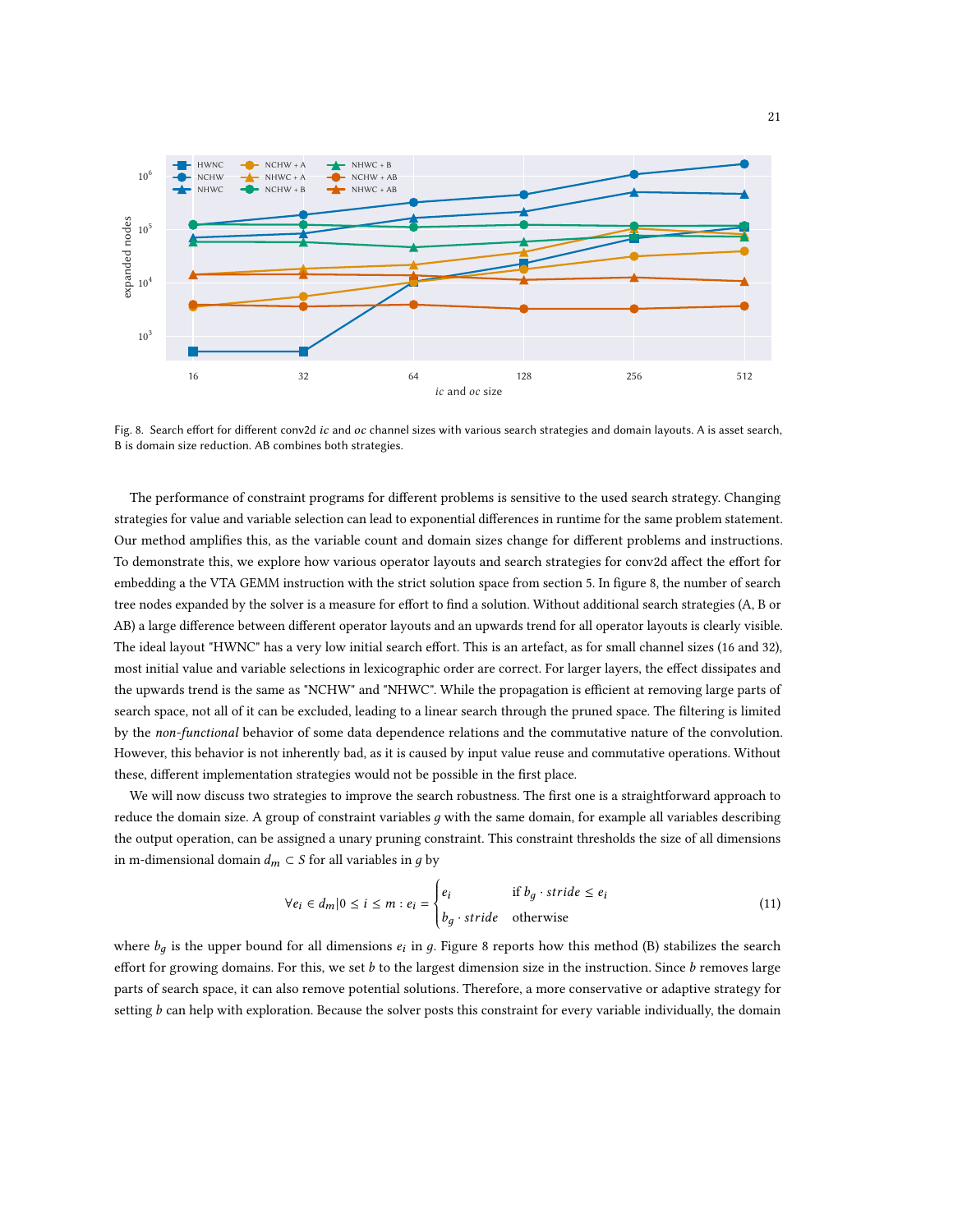propagation happens before the solver begins the search. Therefore, this is equal to simply presenting a smaller problem to the solver. The drawback of this approach is the reduced efficiency with an increasing b and stride, and no filtering for dimensions smaller than the threshold value. This constraint overlaps with some of the work the hyper-rectangle constraint is performing.

The second strategy changes the order in which the  $n$  dimensions of the instance set  $S$  are traversed. This is motivated by figure [8,](#page-20-0) showing how different dimension orderings for conv2d affect the search. We take the operator layout (order of dimensions) directly from the workload specification and during the solving it is traversed in lexicographic order. The layer with an ideal layout (HWNC), where the dimensions for the mapping are traversed first, arrives at a solution faster. To improve the robustness we propose an increased domain exploration diversity instead of a fixed dimension order. A portfolio search  $[16]$  uses multiple assets, where each asset has different order of searching through the *n* dimensions in S. Each asset is a copy of the problem space, executed concurrently. Applying the portfolio search to the order of dimension traversal in  $S$  yields a more robust search strategy. However, one asset for every possible of the  $n!$ permutations of  $S$  would be infeasible. The portfolio can leverage instruction and operator properties to reduce the number of assets. The instance set S is split into a number of spatial dimensions  $n_s$  and reduction dimensions  $n_r$ . For every instruction with  $k_s$  spatial and  $k_r$  reduction dimensions, where  $k_s < n_s$  and  $k_r < n_r$ , only

$$
\#assets = \frac{n_s!}{(n_s - k_s)!} \cdot \frac{n_r!}{(n_r - k_r)!}
$$
 (12)

assets are necessary to create one asset with an ideal instance set layout for a lexicographic search. This strategy also helps in relaxed search scenarios, since it can potentially increase the exploration diversity. The fact that more assets are created for instructions with more dimensions is not necessarily a drawback. Since all assets can be searched in parallel, a more complex problem could potentially be assigned more resources.

Figure [8](#page-20-0) reports how asset-based searches (A), domain bounds (B) and their combination (AB) reduce the embedding effort. The asset-based strategy shows a clear reduction in the total effort for both operator layouts. With increasing channel size, the performance becomes comparable to a search with an ideal operator layout. Also, the absolute difference between different memory layouts is reduced. The domain bound (B) limits the effects of increasing the search effort for growing channel sizes. Its effect is especially pronounced for large channels, operators with small domains would not benefit as much from this strategy. Combining both strategies (AB) ultimately leads to a stable and fast search. The difference between data layouts in AB is solely an artefact of the assets creation and execution order.

# 8 CONCLUSION AND FUTURE WORK

We presented a method to embed instructions offered by neural network accelerators into convolutional computations by jointly manipulating program and data layout. The approach is based on constraint programming and a polyhedral model. It solves the embedding on the scalar level, where explicit program rewrites like transpose or dimension fusion are no longer necessary to find an embedding. From the scalar embedding, program and data transformations necessary for hardware execution can be derived. By proposing suitable variable and value selection strategies, the overall complexity of finding an embedding stays manageable, even for large DFGs with millions of nodes and edges.

Section [5](#page-12-0) showed how our method can automatically generate implementations similar to the reference. More importantly, it demonstrated how a more general approach for embedding and code generation can yield better performance when considering the necessary data layout transformations. How this translates to individual DNNs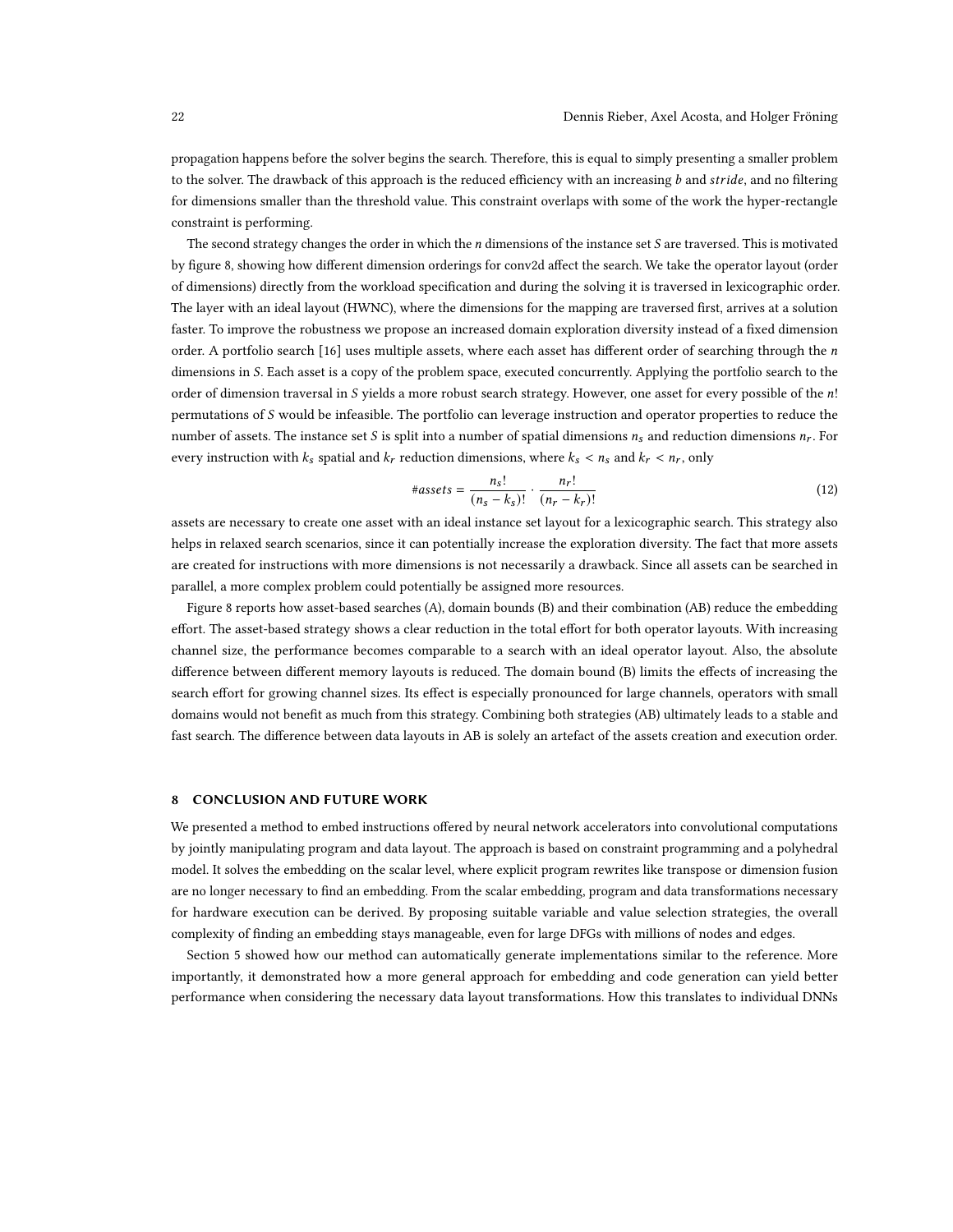depends on the number memory packing operations necessary during execution, but the results encourage more research towards network-level optimizations for accelerators.

For operators where a static implementation template creates low hardware utilization, our approach can produce new strategies with significantly improved operator performance. Speedups of up to ×170 are possible. To do this, the constraints describing the solution space are relaxed and hardware-specific rules enable more complex code generation through data and program rewrites. The data in section [6](#page-16-0) also shows that the best implementation strategy depends on the specific operator, hardware layout and target metric. This further motivates our research on a more flexible embedding process, as finding the best implementation for every operator is non-trivial. The produced results also motivate research into the interplay of data layouts, their transformation and how this interacts with the overall DNN and accelerator architecture.

Overall, the basic principle of the approach opens many avenues for further research. For example, this work only focusses on instructions with bounded input dimensions and a fixed dataflow. Accelerators like Eyeriss [\[10\]](#page-22-7) or DianNao [\[7\]](#page-22-8) offer more programming flexibility with different dataflow patterns, on-chip networks and deeper memory hierarchies. Section [6](#page-16-0) showed that the general exploration of transformations that introduce a degree of inefficiency into the computation is sometimes necessary to find the best implementation. In this respect, the search for good implementations as part of the constraint solving is an open problem. Similar work has been proposed the authors of Telamon [\[4\]](#page-22-3). By pairing a constraint based search process with an analytical GPU performance model, loop tiling and other optimization parameters are determined quickly and with high result quality. However, the analytical model goes against the current trend of machine learning based optimization tools and limits applicability to different hardware architectures. The combination of a constraint model with automatically learned hardware models is a promising research direction.

# **REFERENCES**

- <span id="page-22-0"></span>[1] Martín Abadi, Paul Barham, Jianmin Chen, Zhifeng Chen, Andy Davis, Jeffrey Dean, Matthieu Devin, Sanjay Ghemawat, Geoffrey Irving, Michael Isard, Manjunath Kudlur, Josh Levenberg, Rajat Monga, Sherry Moore, Derek G. Murray, Benoit Steiner, Paul Tucker, Vijay Vasudevan, Pete Warden, Martin Wicke, Yuan Yu, and Xiaoqiang Zheng. 2016. TensorFlow: A System for Large-Scale Machine Learning. In Operating Systems Design and Implementation (OSDI'16). USENIX Association, 265–283.<https://dl.acm.org/doi/10.5555/3026877.3026899>
- <span id="page-22-4"></span>[2] Byung Hoon Ahn, Prannoy Pilligundla, Amir Yazdanbakhsh, and Hadi Esmaeilzadeh. 2020. Chameleon: Adaptive Code Optimization for Expedited Deep Neural Network Compilation. In International Conference on Learning Representations (ICLR '20).<https://openreview.net/forum?id=rygG4AVFvH>
- <span id="page-22-1"></span>[3] Paul Barham and Michael Isard. 2019. Machine Learning Systems Are Stuck in a Rut. In Workshop on Hot Topics in Operating Systems (HotOS '19). ACM, 177–183.<https://doi.org/10.1145/3317550.3321441>
- <span id="page-22-3"></span>[4] Ulysse Beaugnon, Antoine Pouille, Marc Pouzet, Jacques Pienaar, and Albert Cohen. 2017. Optimization Space Pruning without Regrets. In International Conference on Compiler Construction (CC '17). ACM Press, 34–44.<https://doi.org/10.1145/3033019.3033023>
- <span id="page-22-6"></span>[5] Alessio Burrello, Angelo Garofalo, Nazareno Bruschi, Giuseppe Tagliavini, Davide Rossi, and Francesco Conti. 2021. DORY: Automatic End-to-End Deployment of Real-World DNNs on Low-Cost IoT MCUs. IEEE Trans. Comput. (2021).<https://doi.org/10.1109/TC.2021.3066883>
- <span id="page-22-9"></span>[6] Samit Chaudhuri and Asmus Hetzel. 2017. SAT-based compilation to a non-vonNeumann processor. In 2017 IEEE/ACM International Conference on Computer-Aided Design, (ICCAD'17). 675–682.<https://doi.org/10.1109/ICCAD.2017.8203842>
- <span id="page-22-8"></span>[7] Tianshi Chen, Zidong Du, Ninghui Sun, Jia Wang, Chengyong Wu, Yunji Chen, and Olivier Temam. 2014. DianNao: A small-footprint highthroughput accelerator for ubiquitous machine-learning. In Architectural Support for Programming Languages and Operating Systems, (ASPLOS '14). 269–284.<https://doi.org/10.1145/2541940.2541967>
- <span id="page-22-5"></span>[8] Tianqi Chen, Thierry Moreau, Ziheng Jiang, Lianmin Zheng, Eddie Yan, Meghan Cowan, Haichen Shen, Leyuan Wang, Yuwei Hu, Luis Ceze, Carlos Guestrin, and Arvind Krishnamurthy. 2018. TVM: An Automated End-to-End Optimizing Compiler for Deep Learning. In Conference on Operating Systems Design and Implementation (OSDI'18) (OSDI '18). USENIX Association. ArXiv 1802.04799 (2018).
- <span id="page-22-2"></span>[9] Tianqi Chen, Lianmin Zheng, Eddie Yan, Ziheng Jiang, Thierry Moreau, Luis Ceze, Carlos Guestrin, and Arvind Krishnamurthy. 2018. Learning to Optimize Tensor Programs. In 32nd International Conference on Neural Information Processing Systems (NIPS'18). Curran Associates Inc., 3393–3404.
- <span id="page-22-7"></span>[10] Yu-Hsin Chen, Joel Emer, and Vivienne Sze. 2016. Eyeriss: A Spatial Architecture for Energy-Efficient Dataflow for Convolutional Neural Networks. In 43rd International Symposium on Computer Architecture (ISCA '16). IEEE Press, 367–379.<https://doi.org/10.1109/ISCA.2016.40>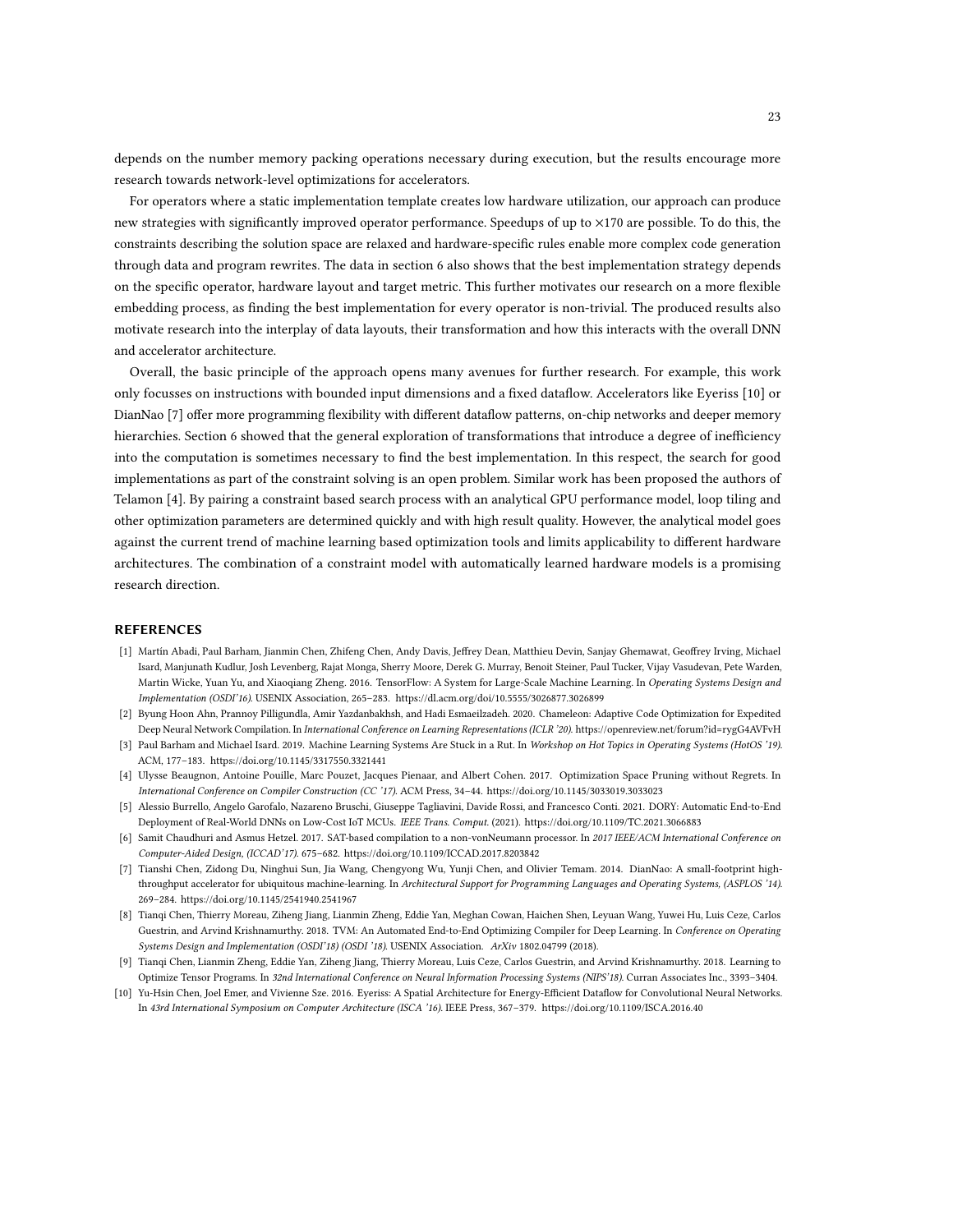#### 24 Dennis Rieber, Axel Acosta, and Holger Fröning

- <span id="page-23-5"></span>[11] Sharan Chetlur, Cliff Woolley, Philippe Vandermersch, Jonathan Cohen, John Tran, Bryan Catanzaro, and Evan Shelhamer. 2014. cuDNN: Efficient Primitives for Deep Learning. ArXiv 1410.0759 (2014).
- <span id="page-23-15"></span>[12] Jason Cong and Jie Wang. 2018. PolySA: Polyhedral-Based Systolic Array Auto-Compilation. In International Conference on Computer-Aided Design (ICCAD '18). ACM.<https://doi.org/10.1145/3240765.3240838>
- <span id="page-23-10"></span>[13] Francesco Conti, Davide Rossi, Antonio Pullini, Igor Loi, and Luca Benini. 2016. PULP: A Ultra-Low Power Parallel Accelerator for Energy-Efficient and Flexible Embedded Vision. Journal of Signal Processing Systems (2016).<https://doi.org/10.1007/s11265-015-1070->
- <span id="page-23-6"></span>[14] Scott Cyphers, Arjun K. Bansal, Anahita Bhiwandiwalla, Jayaram Bobba, Matthew Brookhart, Avijit Chakraborty, William Constable, Christian Convey, Leona Cook, Omar Kanawi, Robert Kimball, Jason Knight, Nikolay Korovaiko, Varun Kumar Vijay, Yixing Lao, Christopher R. Lishka, Jaikrishnan Menon, Jennifer Myers, Sandeep Aswath Narayana, Adam Procter, and Tristan J. Webb. 2018. Intel nGraph: An Intermediate Representation, Compiler, and Executor for Deep Learning. ArXiv 1801.08058 (2018).
- <span id="page-23-13"></span>[15] Shail Dave, Youngbin Kim, Sasikanth Avancha, Kyoungwoo Lee, and Aviral Shrivastava. 2019. DMazeRunner: Executing Perfectly Nested Loops on Dataflow Accelerators. ACM Trans. Embed. Comput. Syst. 18, 5s, Article 70 (Oct. 2019), 27 pages.<https://doi.org/10.1145/3358198>
- <span id="page-23-21"></span>[16] Carla P. Gomes and Bart Selman. 2001. Algorithm portfolios. In Artificial Intelligence, Vol. 126. 43–62. [https://doi.org/10.1016/S0004-3702\(00\)00081-3](https://doi.org/10.1016/S0004-3702(00)00081-3)
- <span id="page-23-11"></span>[17] Zhihao Jia, Oded Padon, James Thomas, Todd Warszawski, Matei Zaharia, and Alex Aiken. 2019. TASO: Optimizing Deep Learning Computation with Automatic Generation of Graph Substitutions. (2019), 47–62.<https://doi.org/10.1145/3341301.3359630>
- <span id="page-23-19"></span>[18] Javier Larossa and Gabriel Valiente. 2002. Constraint satisfaction algorithms for graph pattern matching. In Mathematical Structures in Computer Science, Vol. 12. Cambridge University Press, 403–422.<https://doi.org/10.1017/S0960129501003577>
- <span id="page-23-17"></span>[19] Chris Lattner, Mehdi Amini, Uday Bondhugula, Albert Cohen, Andy Davis, Jacques Pienaar, River Riddle, Tatiana Shpeisman, Nicolas Vasilache, and Oleksandr Zinenko. 2020. MLIR: A Compiler Infrastructure for the End of Moore's Law. ArXiv 2002.11054 (2020).
- <span id="page-23-20"></span>[20] Yizhi Liu, Yao Wang, Ruofei Yu, Mu Li, Vin Sharma, and Yida Wang. 2019. Optimizing CNN Model Inference on CPUs. In USENIX Annual Technical Conference. USENIX Association, 1025–1040.<https://www.usenix.org/conference/atc19/presentation/liu-yizhi>
- <span id="page-23-2"></span>[21] Naums Mogers, Aaron Smith, Dimitrios Vytiniotis, Michel Steuwer, Christophe Dubach, and Ryota Tomioka. 2019. Towards Mapping LIFT to Deep Neural Network Accelerators. In Workshop on Emerging Deep Learning Accelerators (EDLA' 19). [http://workshops.inf.ed.ac.uk/edla/papers/2019/](http://workshops.inf.ed.ac.uk/edla/papers/2019/EDLA2019_paper_8.pdf) [EDLA2019\\_paper\\_8.pdf](http://workshops.inf.ed.ac.uk/edla/papers/2019/EDLA2019_paper_8.pdf)
- <span id="page-23-7"></span>[22] Thierry Moreau, Tianqi Chen, Luis Vega, Jared Roesch, Eddie Yan, Lianmin Zheng, Josh Fromm, Ziheng Jiang, Luis Ceze, Carlos Guestrin, and Arvind Krishnamurthy. 2019. A Hardware-Software Blueprint for Flexible Deep Learning Specialization. IEEE Micro 39 (2019). [https:](https://doi.org/10.1109/MM.2019.2928962) [//doi.org/10.1109/MM.2019.2928962](https://doi.org/10.1109/MM.2019.2928962)
- <span id="page-23-14"></span>[23] Tony Nowatzki, Michael Sartin-Tarm, Lorenzo De Carli, Karthikeyan Sankaralingam, Cristian Estan, and Behnam Robatmili. 2013. A General Constraint-Centric Scheduling Framework for Spatial Architectures. In 34th ACM SIGPLAN Conference on Programming Language Design and Implementation (PLDI '13). ACM, 495–506.<https://doi.org/10.1145/2491956.2462163>
- <span id="page-23-12"></span>[24] A. Parashar, P. Raina, Y. S. Shao, Y. Chen, V. A. Ying, A. Mukkara, R. Venkatesan, B. Khailany, S. W. Keckler, and J. Emer. 2019. Timeloop: A Systematic Approach to DNN Accelerator Evaluation. In International Symposium on Performance Analysis of Systems and Software (ISPASS '19). 304–315.<https://doi.org/10.1109/ISPASS.2019.00042>
- <span id="page-23-0"></span>[25] Adam Paszke, Sam Gross, Francisco Massa, Adam Lerer, James Bradbury, Gregory Chanan, Trevor Killeen, Zeming Lin, Natalia Gimelshein, Luca Antiga, Alban Desmaison, Andreas Kopf, Edward Yang, Zachary DeVito, Martin Raison, Alykhan Tejani, Sasank Chilamkurthy, Benoit Steiner, Lu Fang, Junjie Bai, and Soumith Chintala. 2019. PyTorch: An Imperative Style, High-Performance Deep Learning Library. In Advances in Neural Information Processing Systems 32. Curran Associates, Inc., 8024–8035. [http://papers.neurips.cc/paper/9015-pytorch-an-imperative-style-high](http://papers.neurips.cc/paper/9015-pytorch-an-imperative-style-high-performance-deep-learning-library.pdf)[performance-deep-learning-library.pdf](http://papers.neurips.cc/paper/9015-pytorch-an-imperative-style-high-performance-deep-learning-library.pdf)
- <span id="page-23-9"></span>[26] Jonathan Ragan-Kelley, Andrew Adams, Dillon Sharlet, Connelly Barnes, Sylvain Paris, Marc Levoy, Saman Amarasinghe, and Frédo Durand. 2017. Halide: Decoupling Algorithms from Schedules for High-Performance Image Processing. Commun. ACM 61, 1 (Dec. 2017), 106–115. <https://doi.org/10.1145/3150211>
- <span id="page-23-4"></span>[27] Dennis Rieber and Holger Fröning. 2020. Search Space Complexity of Iteration Domain Based Instruction Embedding for Deep Learning Accelerators. In Proceedings of the Workshop on IoT, Edge, and Mobile for Embedded Machine Learning (ITEM '20). [https://doi.org/10.1007/978-3-030-66770-2\\_16](https://doi.org/10.1007/978-3-030-66770-2_16)
- <span id="page-23-8"></span>[28] Jared Roesch, Steven Lyubomirsky, Logan Weber, Josh Pollock, Marisa Kirisame, Tianqi Chen, and Zachary Tatlock. 2018. Relay: A New IR for Machine Learning Frameworks. In International Workshop on Machine Learning and Programming Languages (MAPL '18). ACM, 58–68. [https:](https://doi.org/10.1145/3211346.3211348) [//doi.org/10.1145/3211346.3211348](https://doi.org/10.1145/3211346.3211348)
- <span id="page-23-16"></span>[29] Junzhong Shen, You Huang, Zelong Wang, Yuran Qiao, Mei Wen, and Chunyuan Zhang. 2018. Towards a Uniform Template-Based Architecture for Accelerating 2D and 3D CNNs on FPGA. In International Symposium on Field-Programmable Gate Arrays (FPGA '18), ACM, 97-106. [https:](https://doi.org/10.1145/3174243.3174257) [//doi.org/10.1145/3174243.3174257](https://doi.org/10.1145/3174243.3174257)
- <span id="page-23-1"></span>[30] Matthew Sotoudeh, Anand Venkat, Michael Anderson, Evangelos Georganas, Alexander Heinecke, and Jason Knight. 2019. ISA Mapper: A Compute and Hardware Agnostic Deep Learning Compiler. In Conference on Computing Frontiers (CF '19). ACM, 164–173. [https://doi.org/10.1145/3310273.](https://doi.org/10.1145/3310273.3321559) [3321559](https://doi.org/10.1145/3310273.3321559)
- <span id="page-23-3"></span>[31] Michel Steuwer, Toomas Remmelg, and Christophe Dubach. 2017. Lift: A Functional Data-Parallel IR for High-Performance GPU Code Generation. In Code Generation and Optimization (CGO '17). IEEE Press, 74–85.
- <span id="page-23-18"></span>[32] Nicolas Vasilache, Oleksandr Zinenko, Theodoros Theodoridis, Priya Goyal, Zachary DeVito, William S. Moses, Sven Verdoolaege, Andrew Adams, and Albert Cohen. 2018. Tensor Comprehensions: Framework-Agnostic High-Performance Machine Learning Abstractions. ArXiv 1802.04730